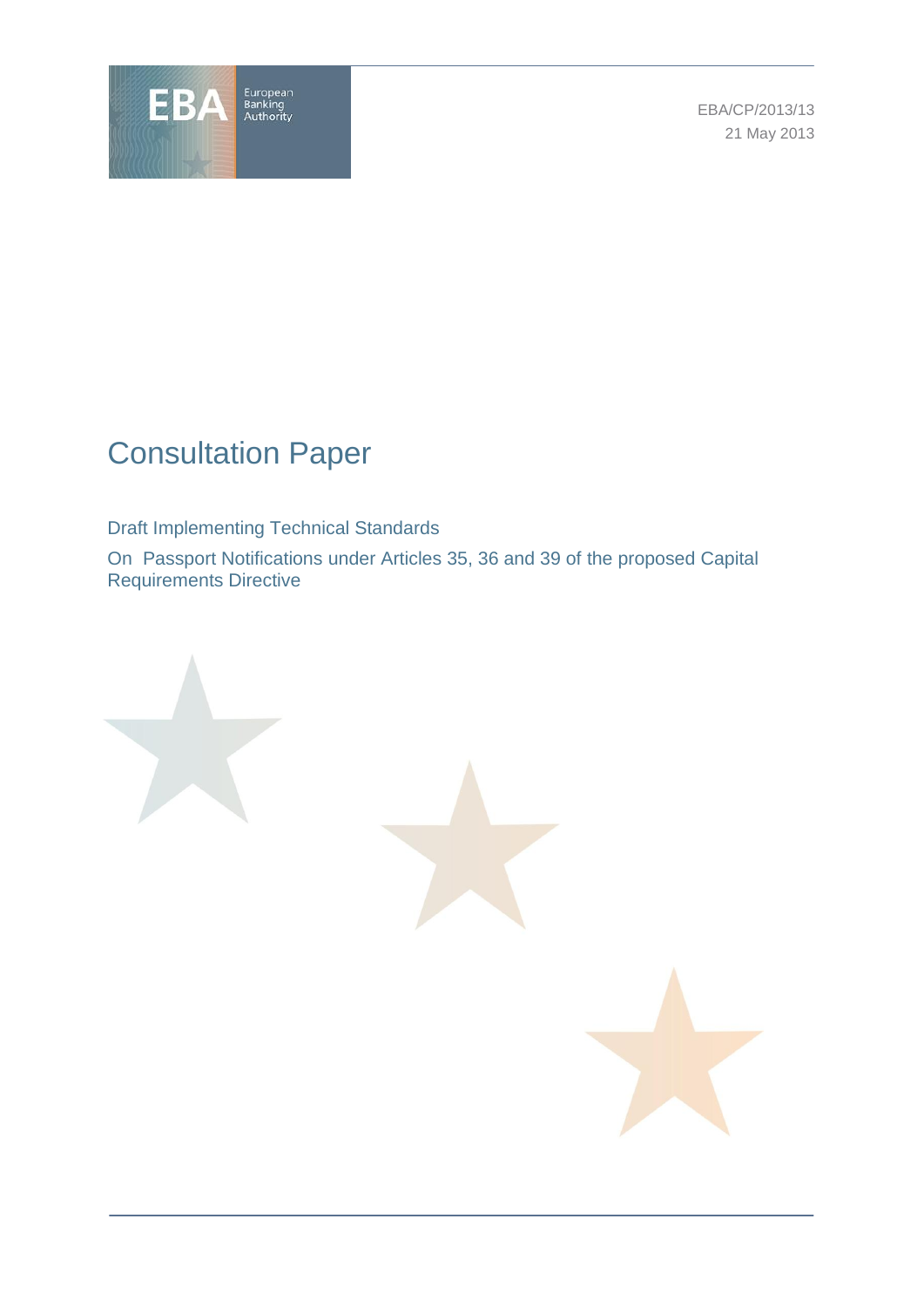# Consultation Paper on Draft Implementing Technical Standards On Passport Notifications under Article 35, 36 and 39 of the Capital Requirements Directive

# Table of contents

| $\mathbf{1}$ . | Responding to this Consultation                  |    |
|----------------|--------------------------------------------------|----|
| 2.             | <b>Executive Summary</b>                         |    |
| 3.             | Background and rationale                         | 5  |
| 4.             | Draft implementing technical standards           | 6  |
| 5.             | Accompanying documents                           | 29 |
| 5.1            | Draft Cost- Benefit Analysis / Impact Assessment | 29 |
| 5.2            | Overview of questions for Consultation           | 36 |

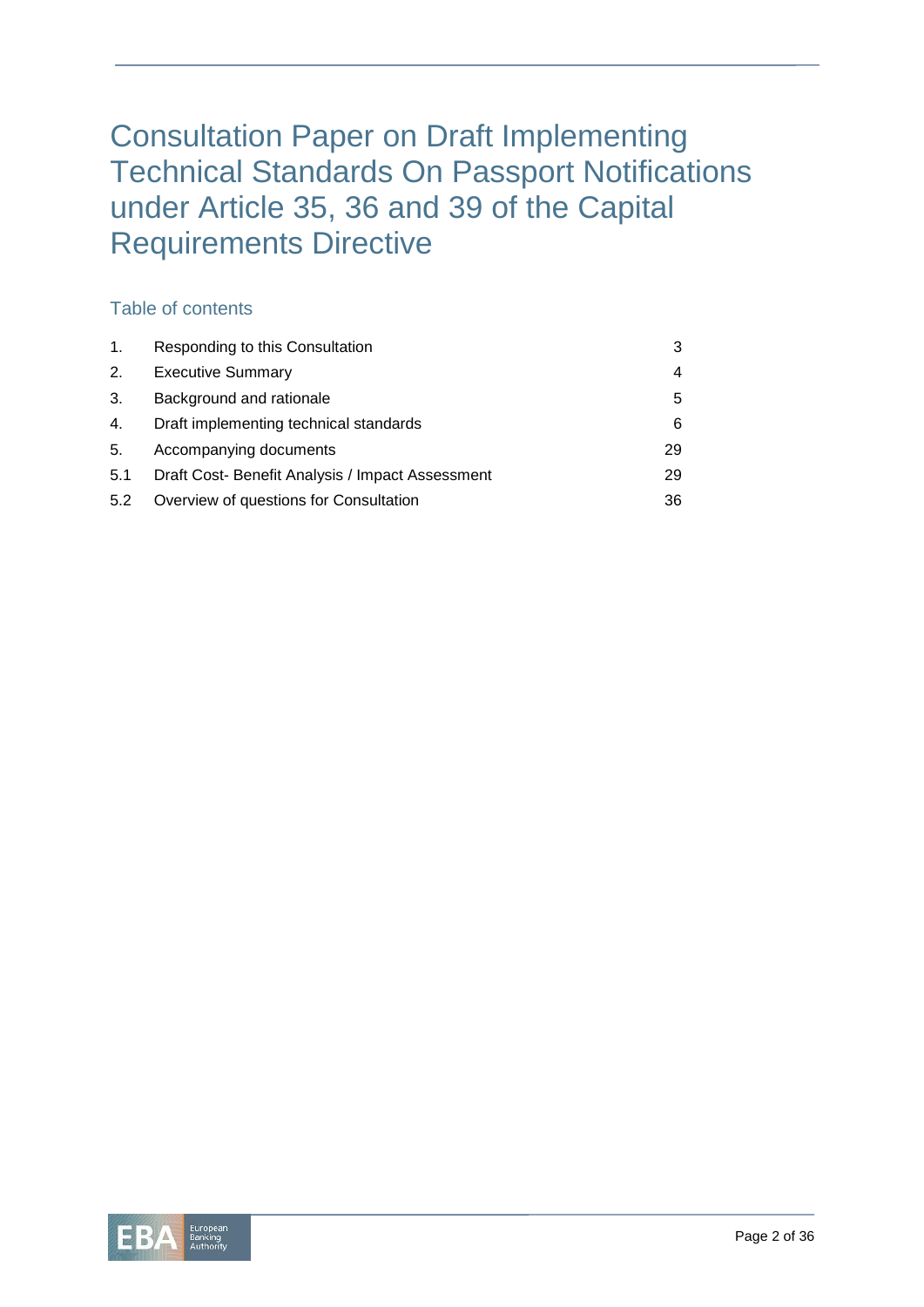# 1. Responding to this Consultation

The EBA invites comments on all proposals put forward in this paper and in particular on the specific questions summarised in 5.2.

Comments are most helpful if they:

- respond to the question stated;
- indicate the specific point to which a comment relates;
- contain a clear rationale;
- provide evidence to support the views expressed/ rationale proposed; and
- describe any alternative regulatory choices the EBA should consider.

Please send your comments to the EBA by email to [EBA-CP-2013-13@eba.europa.eu](mailto:EBA-CP-2013-13@eba.europa.eu) **by 21.08.2013**, indicating the reference 'EBA/CP/2013/13' on the subject field. Please note that comments submitted after the deadline, or sent to another e-mail address will not be processed.

#### **Publication of responses**

All contributions received will be published following the close of the consultation, unless you request otherwise. Please indicate clearly and prominently in your submission any part you do not wish to be publicly disclosed. A standard confidentiality statement in an e-mail message will not be treated as a request for non-disclosure. A confidential response may be requested from us in accordance with the EBA's rules on public access to documents. We may consult you if we receive such a request. Any decision we make not to disclose the response is reviewable by the EBA's Board of Appeal and the European Ombudsman.

#### **Data protection**

Information on data protection can be found at [www.eba.europa.eu](http://www.eba.europa.eu/) under the heading 'Legal Notice'.

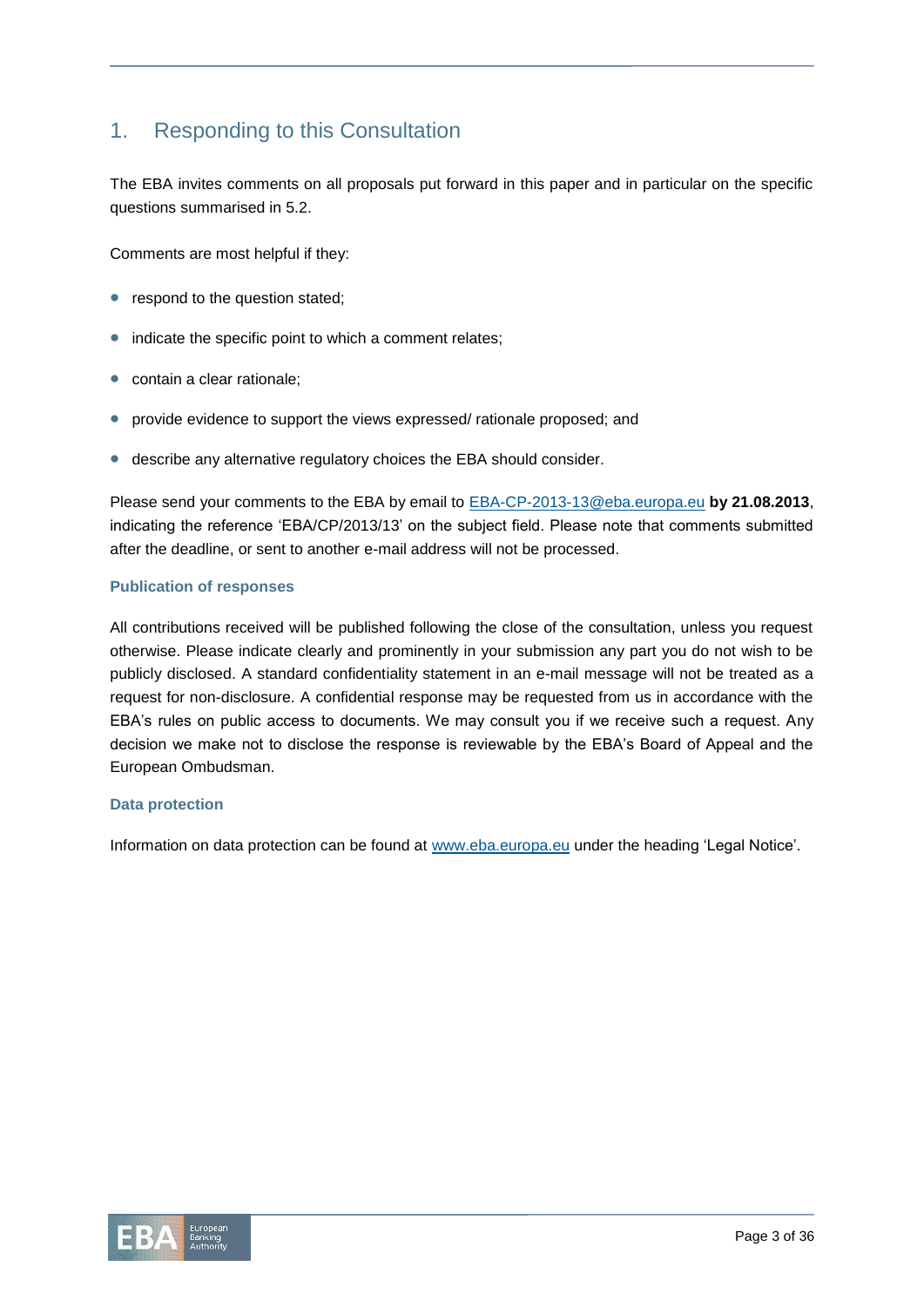# 2. Executive Summary

The proposed Capital Requirements Directive (CRD) sets out requirements concerning the exercise by credit institutions of the freedom of establishment and the freedom to provide services and mandates the EBA to develop draft implementing technical standards (ITS) in order to establish standard forms, templates and procedures for the notifications performed pursuant to Articles 35, 36 and 39 of the CRD.

These draft ITS establish procedures on the notification requirements for a credit institution while exercising the freedom of establishment (*branch notification*) and the freedom of providing services (*services notification*) as well as procedures on the interaction and cooperation between the competent authorities of the home Member State and the competent authorities of the host Member State for the purposes of such notifications. In addition, procedures covering the notification of changes in the initial branch notification are also set.

The draft ITS include also provisions addressing issues of language and means of communication for the purposes of passport notifications and require the publication of the accepted languages and means of communication from the competent authorities of the home and host Member States, as well the publication of contact details serving all possible means of communication.

The assessment of completeness of the notification submitted by a credit institution and also communication of the date of receipt of submitted – from the credit institution - and forwarded – from the home to the host authorities - notifications are required in order to ensure clarity on the receipt of a complete notification and on the exact timing of such a receipt, given the importance of these two elements for an efficient and effective process.

The harmonisation of passport notifications, through the adoption of the common templates are expected to ensure that both home and host competent authorities receive the information they require, and reduce the possibility of requests for further information. It will also ensure consistency in the forms used by the credit institutions and will facilitate their compliance with the notification requirements set by the draft regulatory technical standards, which specify the information to be notified, given that the templates have been designed in such a way that reflect the content of this information.

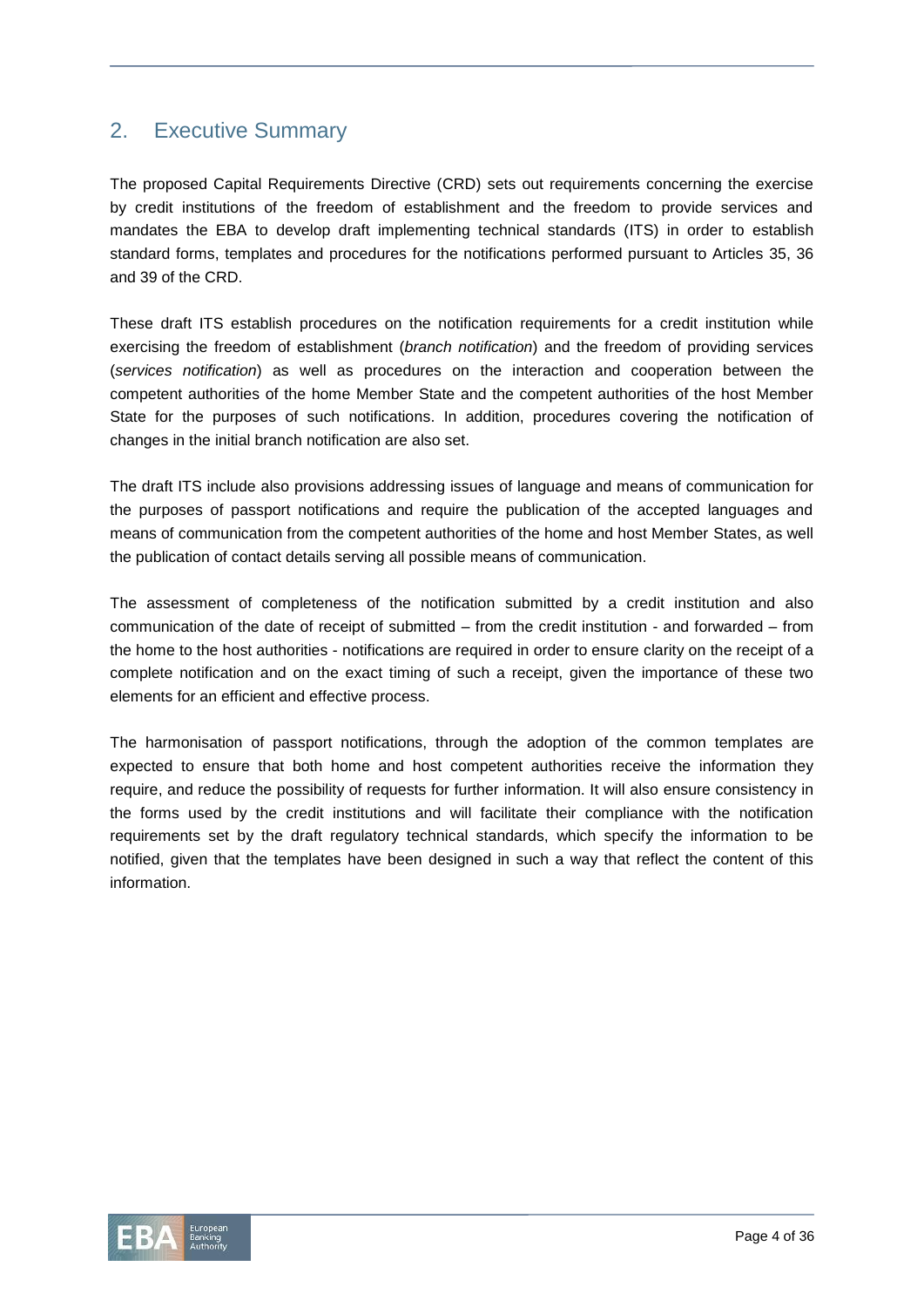# 3. Background and rationale

In accordance with the principle of single authorisation, the decision to issue an authorisation, which is valid for the whole of the EU, shall be the sole responsibility of the competent authorities of the home Member State. A credit institution may then provide the services or perform the activities, for which it has been authorised, throughout the Community, either through the establishment of a branch or the free provision of services.

These implementing technical standards provide a framework for the cooperation of the competent authorities of home and host Member States with regard to the notifications pursuant to Articles 35, 36 and 39 of the proposed CRD, recognising the need to cooperate and exchange information to ensure an efficient passport notification process for credit institutions operating in the European Economic Area.

In addition, these implementing technical standards setting up the procedures to be followed by the credit institutions while submitting the notification for the exercise of the freedom of establishment and the freedom to provide services, and any changes in the initial branch notification.

These implementing technical standards build to a large extent on the Passporting Guidelines developed by the Committee of European Banking Supervisors (CEBS), the predecessor of EBA, and should be read along with the draft regulatory technical standards that specify the content of the passporting notifications.

The EBA has developed these ITS proposals on the basis of the legislative texts for the CRD agreed by the European Parliament and the Council in April 2013.<sup>1</sup> This text will be subject to legal-linguistic review before being formally adopted and the final text published in the Official Journal of the European Union. The EBA will review the ITS proposals to ensure that they take account of any changes made in the final text of the CRD.

For the finalisation of the draft ITS the EBA will also consider the responses to this consultation paper as well as any opinion of the Banking Stakeholder Group. The EBA envisages submitting the draft ITS to the European Commission by the end of this year.

 $1$  The CRD/CRR text as agreed by the Council can be found at http://register.consilium.europa.eu/pdf/en/13/st07/st07746.en13.pdf

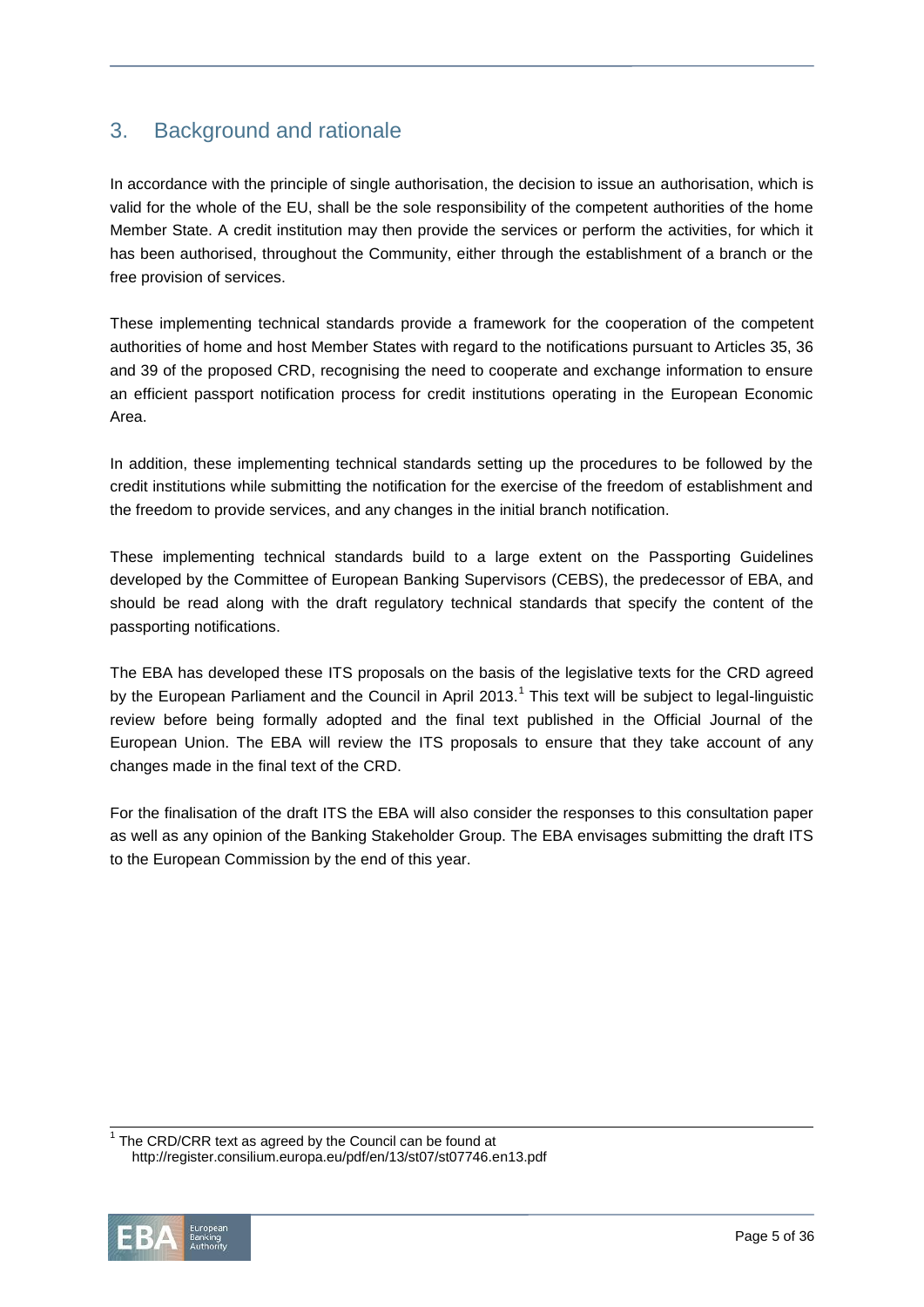# 4. Draft implementing technical standards

# **COMMISSION IMPLEMENTING REGULATION (EU) No …/.. laying down implementing technical standards technical standards on forms, templates and procedures for notifications relating to the exercise of the right of establishment and the freedom to provide servives**

#### **of xx.XX.2013**

#### **THE EUROPEAN COMMISSION,**

Having regard to the Treaty on the Functioning of the European Union,

Having regard to Directive of the European Parliament and of the Council on the access to the activity of credit institutions and the prudential supervision of credit institutions and investment firms and amending Directive 2002/87/EC of the European Parliament and of the Council on the supplementary supervision of credit institutions, insurance undertakings and investment firms in a financial conglomerate and in particular Articles 35(6), 36(6) and 39(5) thereof ,

Whereas:

- (1) The provisions in this Regulation are closely linked, since they deal with notifications related to the exercise of the right of establishment and the freedom to provide services. To ensure coherence between those provisions, which should enter into force at the same time, and to facilitate a comprehensive view and compact access to them by persons subject to those obligations, it is desirable to include certain regulatory technical standards required by Directive 2013/xx/EU in a single Regulation.
- (2) The establishment of provisions covering the language and means of communication of passport notifications from the credit institutions to the competent authorities of home and host Member States will facilitate the exercise of the freedom of establishment or the freedom to provide services and the efficiency of the performance of the respective tasks and responsibilities of the competent authorities of home and host Member States. Publication of information on the languages and means of communication accepted ensures that the competent authorities will not bear any costs of translation of passport notifications given that it is the responsibility of the credit institution to submit passport notifications at the languages accepted by the respective authorities.
- (3) Clarity on the events that mark the start of the three month period for the decision of the competent authorities of the home Member States on the adequacy of the administrative structure and the financial situation of the credit institution and the communication of the passport

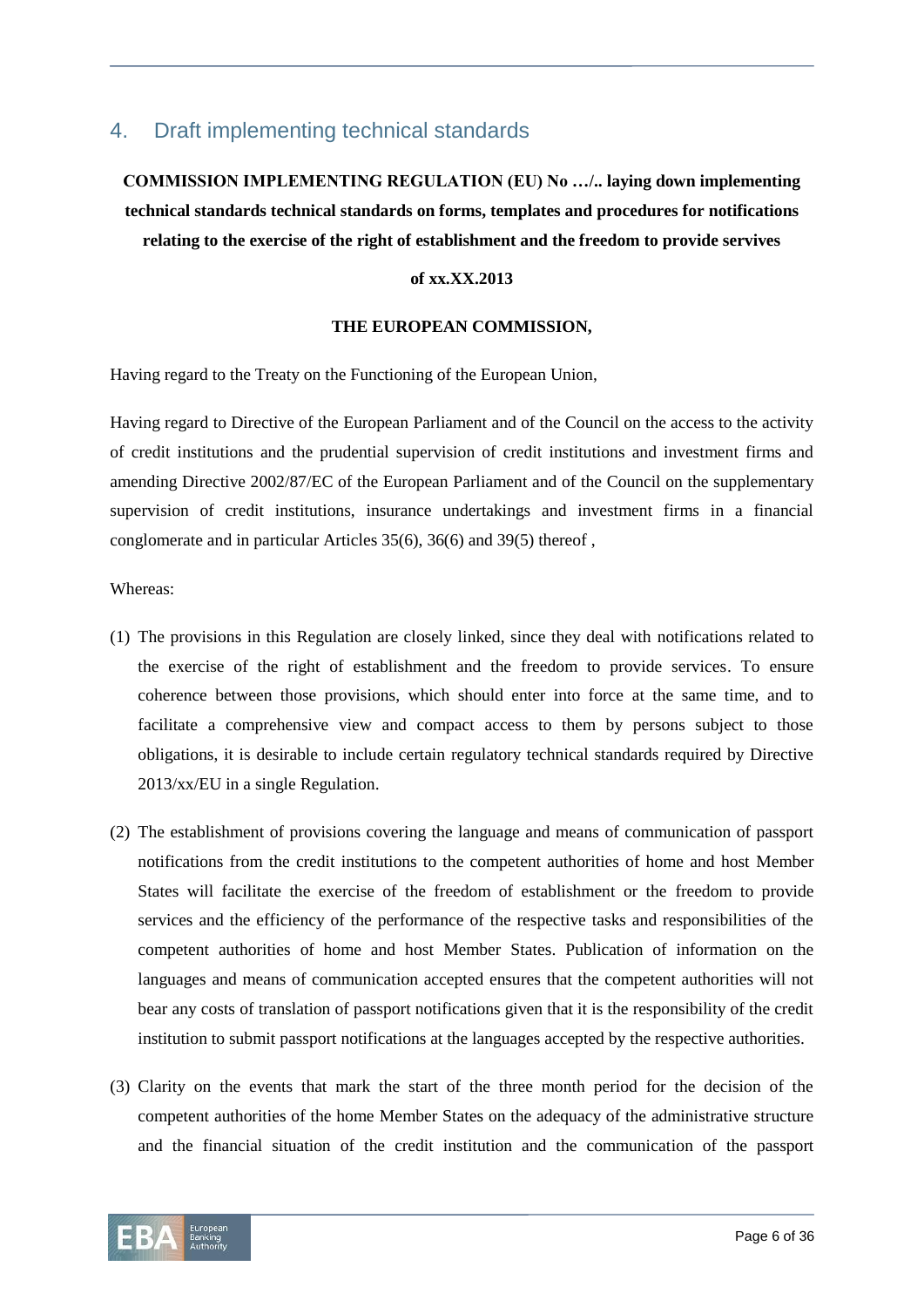notification to the competent authority of the host Member State is necessary to ensure timely assessment of the submitted notification and transparency on the timeframe to be respected by competent authorities of home and host Member States.

- (4) The technical standards should require the assessment of the accuracy and completeness of the submitted notification from the competent authorities of the home Member States in order to clarify the responsibilities of the respective authorities and to the quality of the content of the transmitted notifications both from the credit institutions to the competent authorities of the home Member States and from the competent authorities of the home to the competent authorities of the host Member State.
- (5) Provisions requiring the competent authorities of the home Member State to indicate in what particular respects the passport notification is assessed to be incomplete or incorrect are necessary to ensure clarity in the identification and communication of the missing or incorrect elements and to facilitate the process of addressing these issues and resubmitting the information that will qualify a notification as complete and correct.
- (6) Acknowledgement of receipt of transmitted passport notification is necessary ensure clarity on the date of receipt of the relevant notification and on the time period at the disposal of the competent authorities of the host Member States, in order to prepare for the supervision of the credit institution in accordance with Chapter 4 of the Directive and, if necessary, in order to indicate general good conditions. Such a requirement also ensures clarity on the exact date on which the credit institution will be in a position to establish the branch and commence its activities in the territory of the host Member State.
- (7) Communication of general good conditions, if any, from the competent authorities of the host Member State to the competent authorities of the home Member State when these conditions are specific for the credit institution and impose restrictions in its activities is necessary to ensure transparency in relation to the activities performed by the credit institution.
- (8) This Regulation is based on the draft implementing technical standards submitted by the European Supervisory Authority (European Banking Authority) (EBA) to the Commission.
- (9) The EBA has conducted open public consultations on the draft implementing technical standards on which this Regulation is based, analysed the potential related costs and benefits and requested the opinion of the Banking Stakeholder Group established in accordance with Article 37 of Regulation (EU) No 1093/2010].

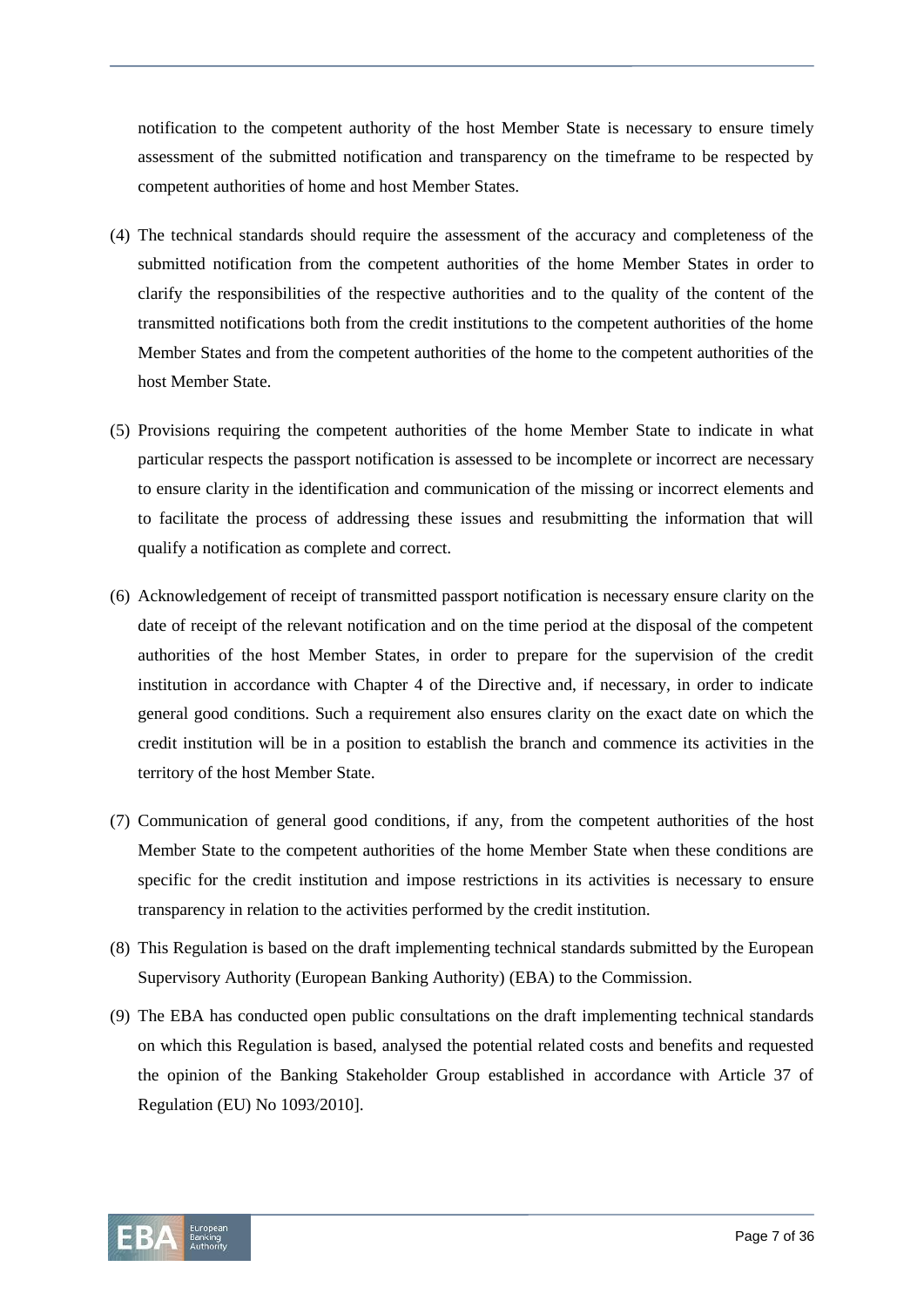#### HAS ADOPTED THIS REGULATION:

#### **TITLE I**

#### **General provisions**

#### *Article 1*

#### *Subject matter*

This Regulation specifies the standard forms, templates and procedures for the notifications for the exercise of the right of establishment and the exercise of the freedom to provide services under Article 35, Article 36 and Article 39 of Directive 2013/xx/EU.

#### *Article 2*

#### *Definitions*

In this Regulation, the following definitions shall apply:

- (1) "branch passport notification" means a notification made in accordance with Article 35(1) of Directive 2013/xx/EU to the competent authorities of its home Member State by a credit institution wishing to establish a branch within the territory of another Member State;
- (2) "change of branch particulars notification" means a notification made in accordance with Article 36(3) of Directive 2013/xx/EU to the competent authorities of the home and host Member States by an institution of a change in the particulars communicated pursuant to points (b), (c) or (d) of Article 35(2) of that Directive;
- (3) "services passport notification" means a notification made in accordance with Article 39(1) of Directive 2013/xx/EU to the competent authorities of its home Member State by a credit institution wishing to exercise the freedom to provide services by carrying on its activities within the territory of another Member State for the first time;
- (4) "passport notification" means a branch passport notification, a change of branch particulars notification or a services passport notification.

#### *Article 3*

#### *Notifications and other communications*

(1) Passport notifications and other communications submitted under this Regulation shall be:

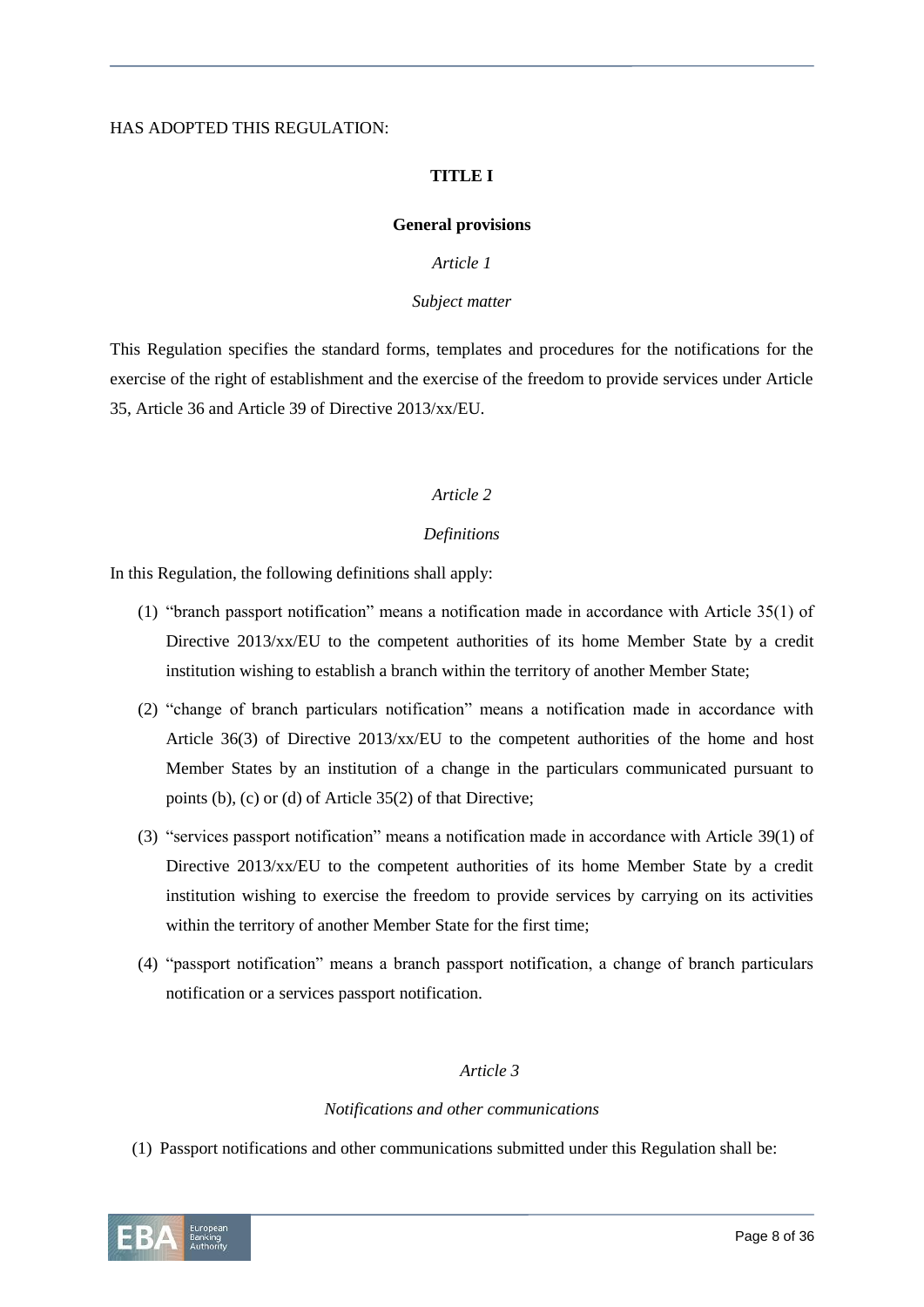- (a) provided in writing in a language accepted by the competent authorities of the home Member State and in a language accepted by the competent authorities of the host Member State, or in any European Union language accepted by both the competent authorities of the home and host Member States;
- (b) transmitted by post, or by electronic means if these are accepted by relevant competent authorities.
- (2) The competent authorities shall make the following information publicly available:
	- (a) the languages in which they accept passport notifications;
	- (b) the address to which passport notifications are to be sent if submitted by post;
	- (c) any electronic means by which passport notifications may be submitted and relevant contact details.

#### **Questions for consultation:**

- 1. What are your views on the provisions covering the languages to which passport notifications are to be provided?
- 2. Do you think that passport notifications and other relevant communications shall be transmitted only via electronic means or shall the ITS allow for both options? Please explain your answer.

#### **TITLE II**

#### **Procedures for the branch passport notification**

#### *Article 4*

#### *Submission of the branch passport notification*

Credit institutions shall submit a branch passport notification using the forms in Annex 1 [Form for credit institution branch passport notifications and change of branch particulars notifications].

#### *Article 5*

#### *Assessment of completeness and accuracy of the branch passport notification*

- (1) On receipt of a branch passport notification the competent authorities of the home Member State shall assess the completeness and accuracy of the information provided.
- (2) The three month period referred to in Article 35(3) of the Directive 2013/xx/EU starts to run on receipt of the notification containing information that is assessed to be complete and correct.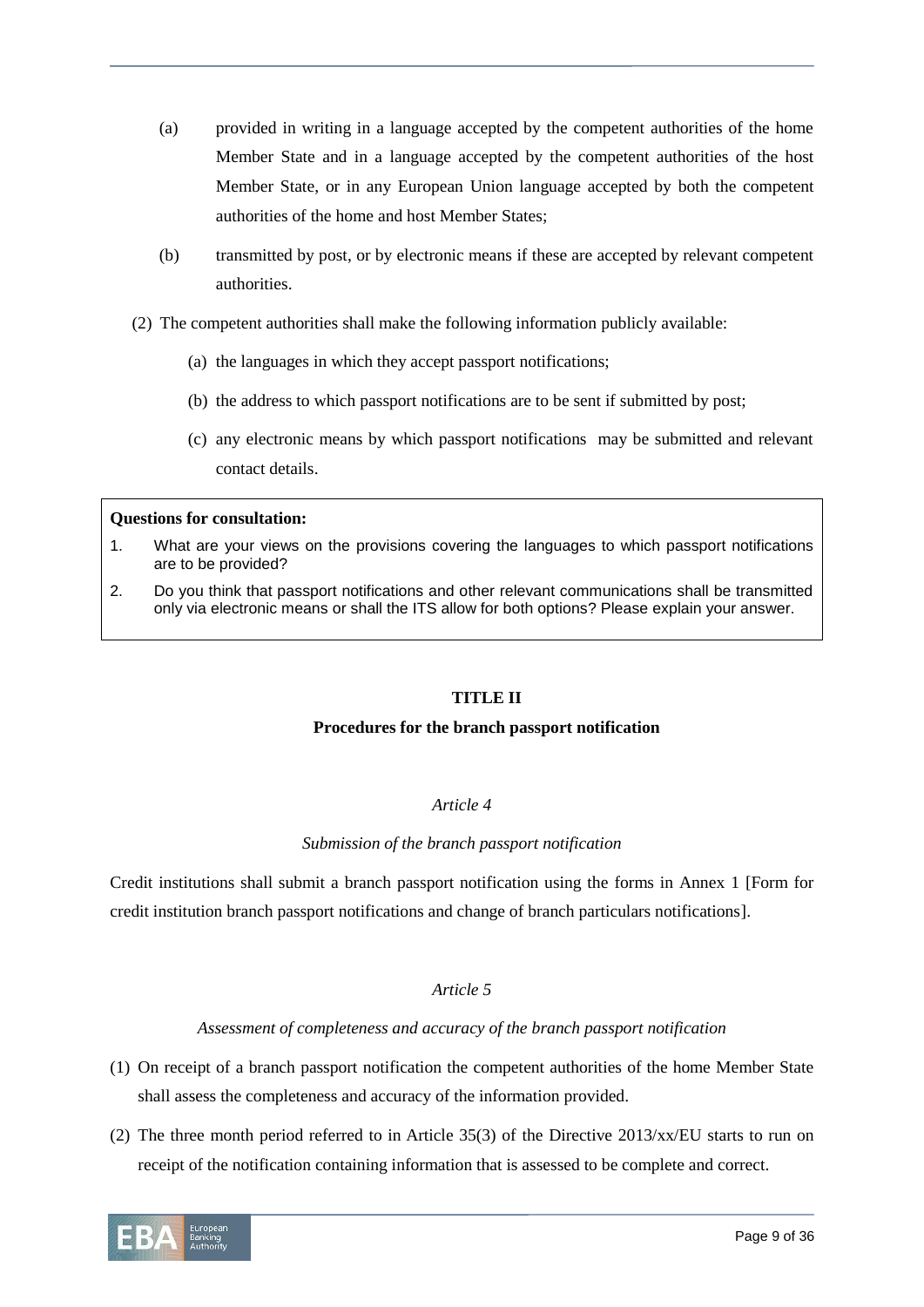(3) If the information provided is assessed to be incomplete or incorrect, the competent authorities of the home Member State shall inform the credit institution without delay, indicating in which particular respect the information is assessed to be incomplete or incorrect.

#### **Questions for consultation:**

3. To what extent the provisions requiring check of completeness by the competent authorities of the home Member State will affect the efficiency of the process covering passport notifications?

#### *Article 6*

#### *Communication of the branch passport notification*

- (1) The competent authorities of the home Member State shall communicate a branch passport notification to the competent authorities of the host Member State using the form provided in Annex 2 [Form for the communication of the branch passport notification from the competent authorities of the home to the competent authorities of the host Member States] together with a copy of the branch passport notification and information on own funds using the form provided in Annex 3 [Template on the amount and composition of own funds and own funds requirements].
- (2) The competent authorities of the host Member State shall acknowledge receipt of the branch passport notification to the competent authorities of the home Member State without delay, stating the date on which the branch passport notification was received.
- (3) The competent authorities of the home Member State shall inform the credit institution about the communication of the branch passport notification to the competent authorities of the host Member State without delay following the acknowledgement of the receipt from the competent authorities of the host Member State. The competent authorities of the home member State shall inform the credit institution of the date on which the competent authorities of the host member State received the branch passport notification.

#### *Article 7*

#### *Indication of general good conditions*

- (1) The conditions under which, in the interest of the general good, activities may be carried on in the host Member State, if any, shall be communicated in writing by the competent authorities of the host Member State to the credit institution.
- (2) In the event these conditions impose restrictions in the activities of the branch, the competent authorities of the host Member State shall communicate in writing these conditions also to the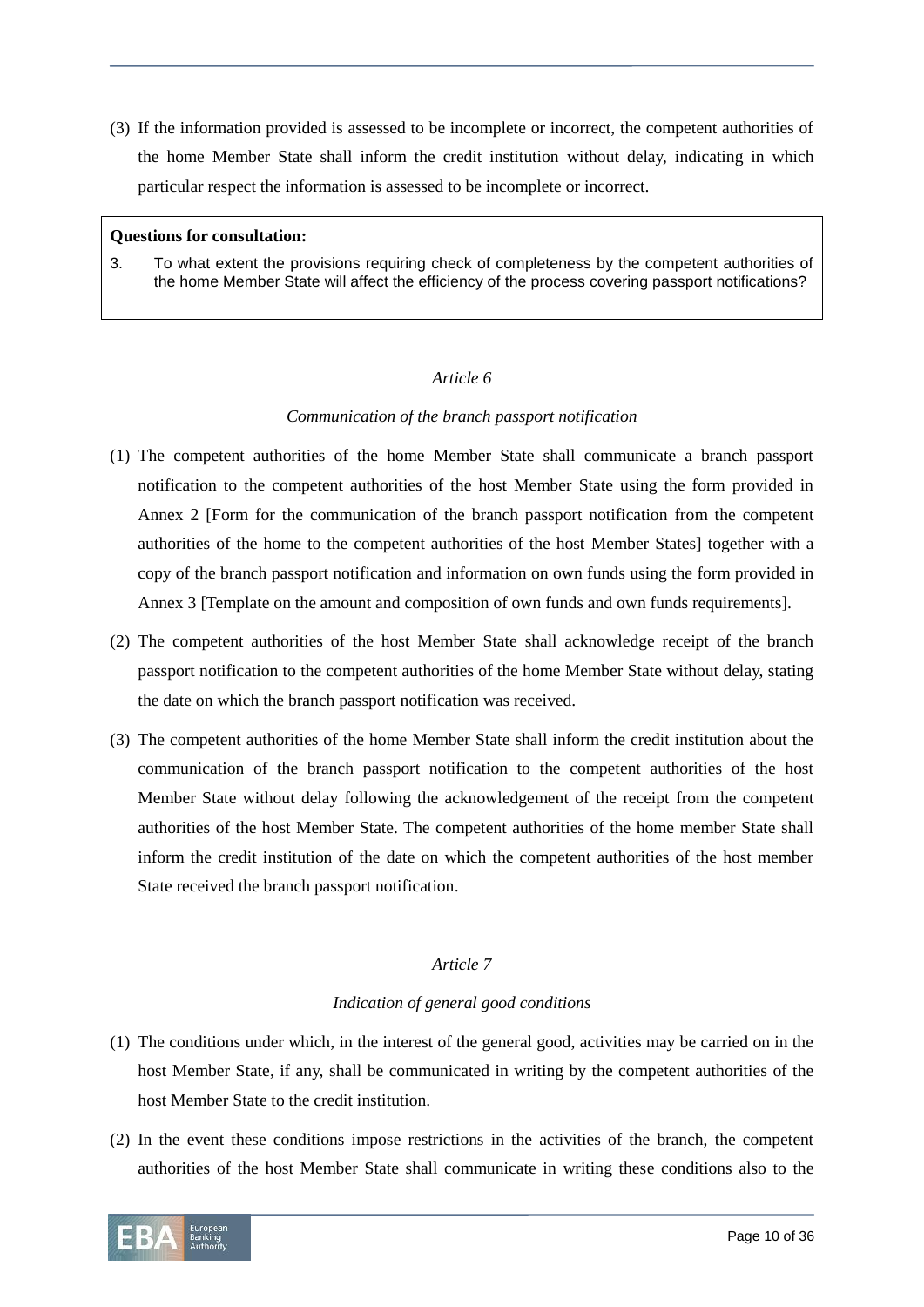competent authorities of the home Member State.

#### **TITLE III**

#### **Procedures for the change of branch particulars notification**

#### *Article 8*

#### *Submission of the change of branch particulars notification*

- (1) Credit institutions shall submit a change of branch particulars notification using the forms in Annex 1 [Form for credit institution branch passport notifications and change of branch particulars notifications] unless the notification concerns the termination of the operation of the branch. Credit institutions shall only complete those parts of the form that are relevant to the changes in the particulars of the branch notification.
- (2) Credit institutions shall submit a change of branch particulars notification which concerns the termination of the operation of a branch using the form in Annex 4 [Form for credit institution notification for branch termination].

#### *Article 9*

#### *Decision on the change of branch particulars notification and indication of general good conditions*

- (1) The decision of competent authorities of the home Member State and the decision of the competent authorities of the host Member State pursuant to Articles 35(3), 36(1) and 36(3) shall be taken within the one month period provided in Article 36(3) that starts to run on receipt of the notification containing information that is assessed to be complete and correct. In this period the competent authorities of the home and host Member States shall cooperate in order to take their respective decisions.
- (2) If the information provided in a change of branch particulars notification is assessed to be incomplete or incorrect, the competent authorities of the home Member State shall inform the credit institution without delay, indicating in which respect the information is assessed to be incomplete or incorrect.
- (3) The decision taken by the competent authorities of the home Member State on the change of branch particulars notification shall be communicated in writing to the credit institution and to the competent authorities of the host Member State.

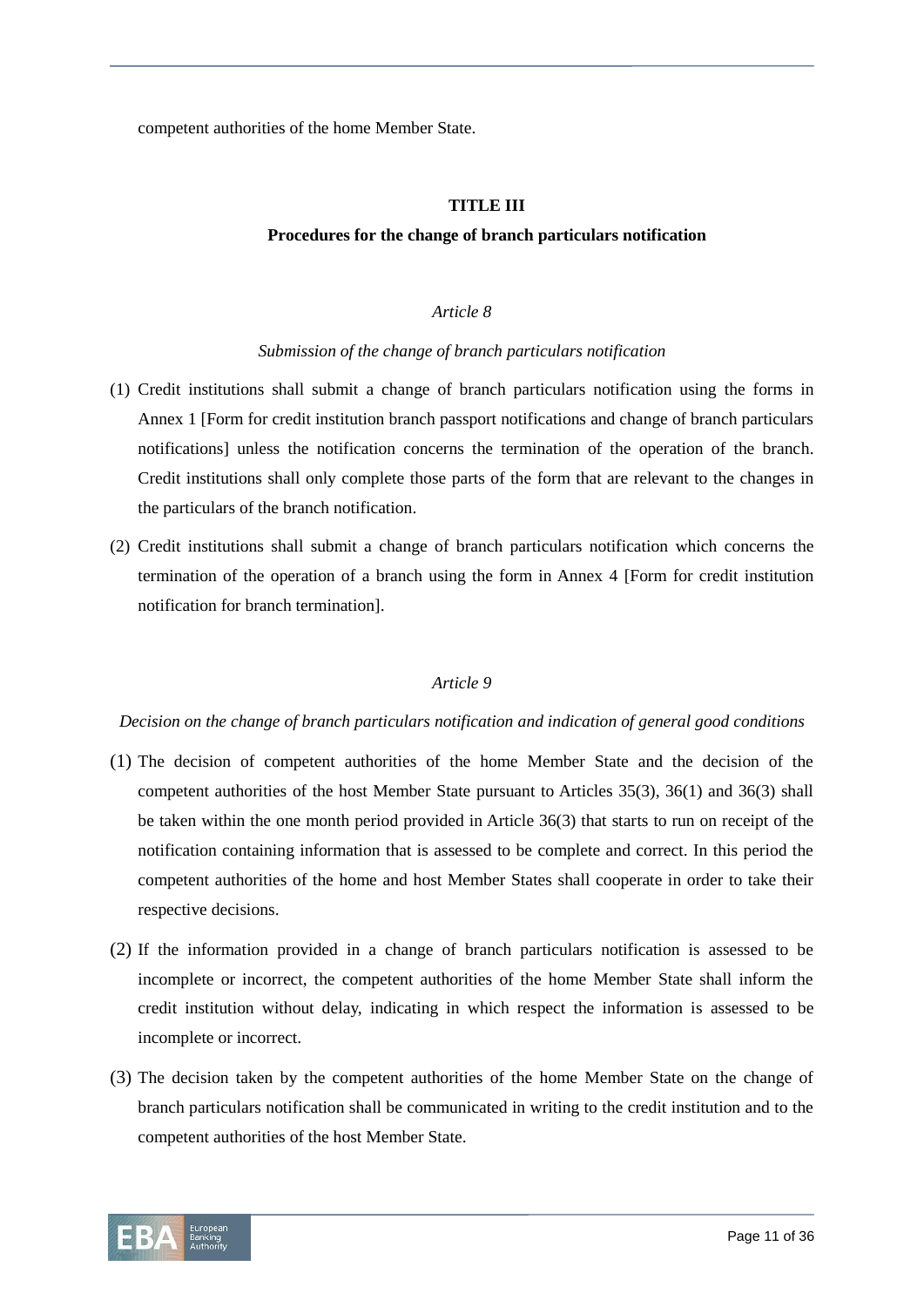- (4) The competent authorities of the host Member State shall communicate in writing to the credit institution any decision setting out the conditions for the change of branch particulars notification pursuant to Article 36(1) of Directive 2013/xx/EU.
- (5) In the event that the conditions referred to in paragraph (4) impose restrictions on the activities of the branch, the competent authorities of the host Member State shall also communicate the conditions in writing to the competent authorities of the home Member State.

#### **TITLE IV**

#### **Procedures for services passport notification**

#### *Article 10*

#### *Submission of the services passport notification*

Credit institutions shall submit a services passport notification using the form in Annex 5 [Form for credit institution services passport notification].

#### *Article 11*

#### *Assessment of completeness and accuracy of the services passport notification*

- (1) The one month period provided in Article 39(2) of the Directive  $2013/xx/EU$  starts to run on receipt of the services passport notification which contains information that is assessed to be complete and correct.
- (2) If the information provided in the services passport notification is assessed to be incomplete or incorrect, the competent authorities of the home Member State shall inform the credit institution without delay, indicating in which respect the information is assessed to be incomplete or incorrect.

#### *Article 12*

*Communication of the services passport notification*

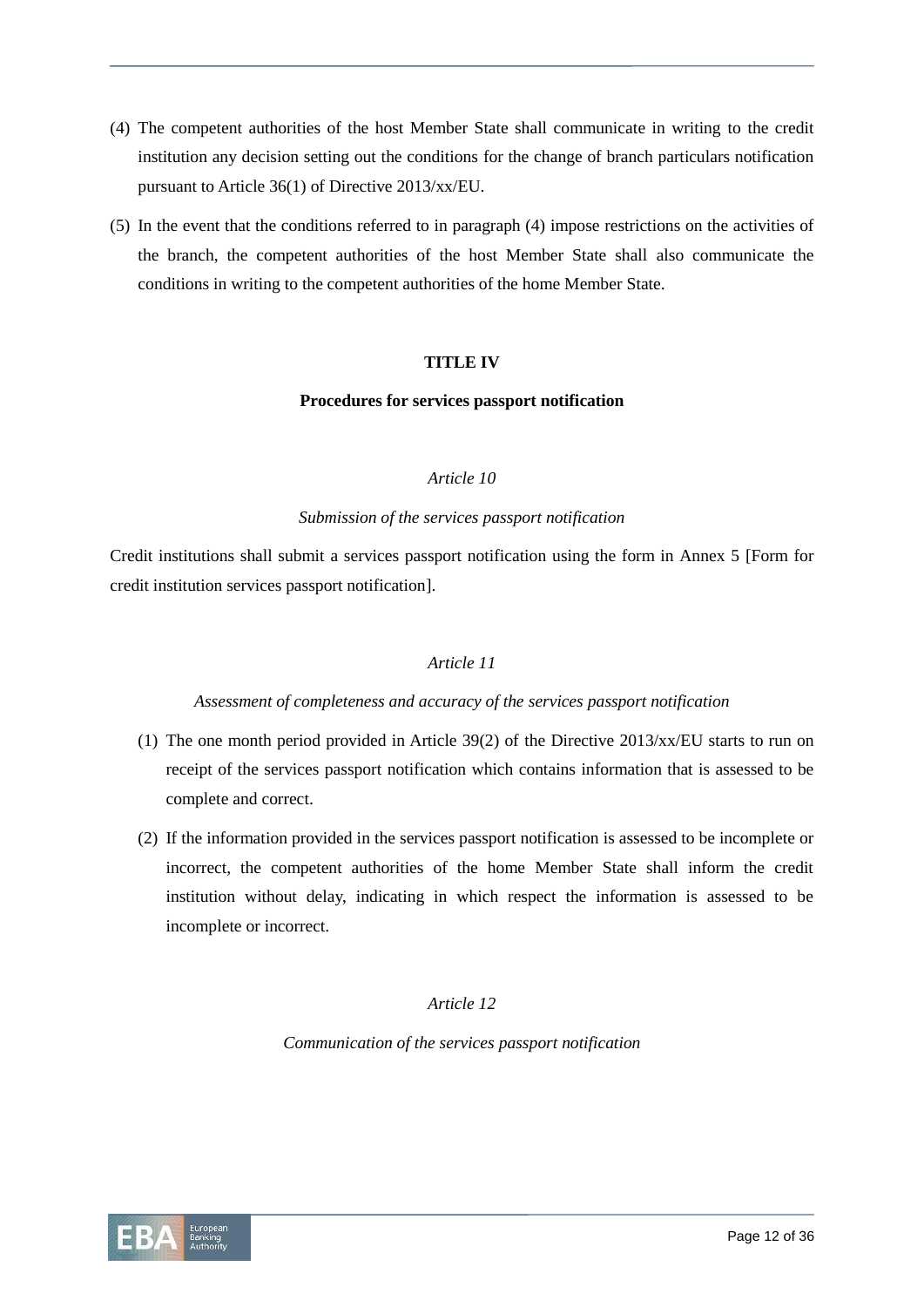The competent authorities of the home Member State authority shall communicate a services passport notification to the competent authorities of the host Member State using the standard forms and templates provided in Annex 6 [Form for the communication of the services passport notification from the competent authorities of home Member State to the competent authorities of host Member State].

#### **TITLE V**

#### **Final provisions**

This Regulation shall enter into force on the twentieth day following that of its publication in the *Official Journal of the European Union*.

This Regulation shall be binding in its entirety and directly applicable in all Member States. Done at Brussels,

> *For the Commission The President*

*On behalf of the President*

*[Position]*

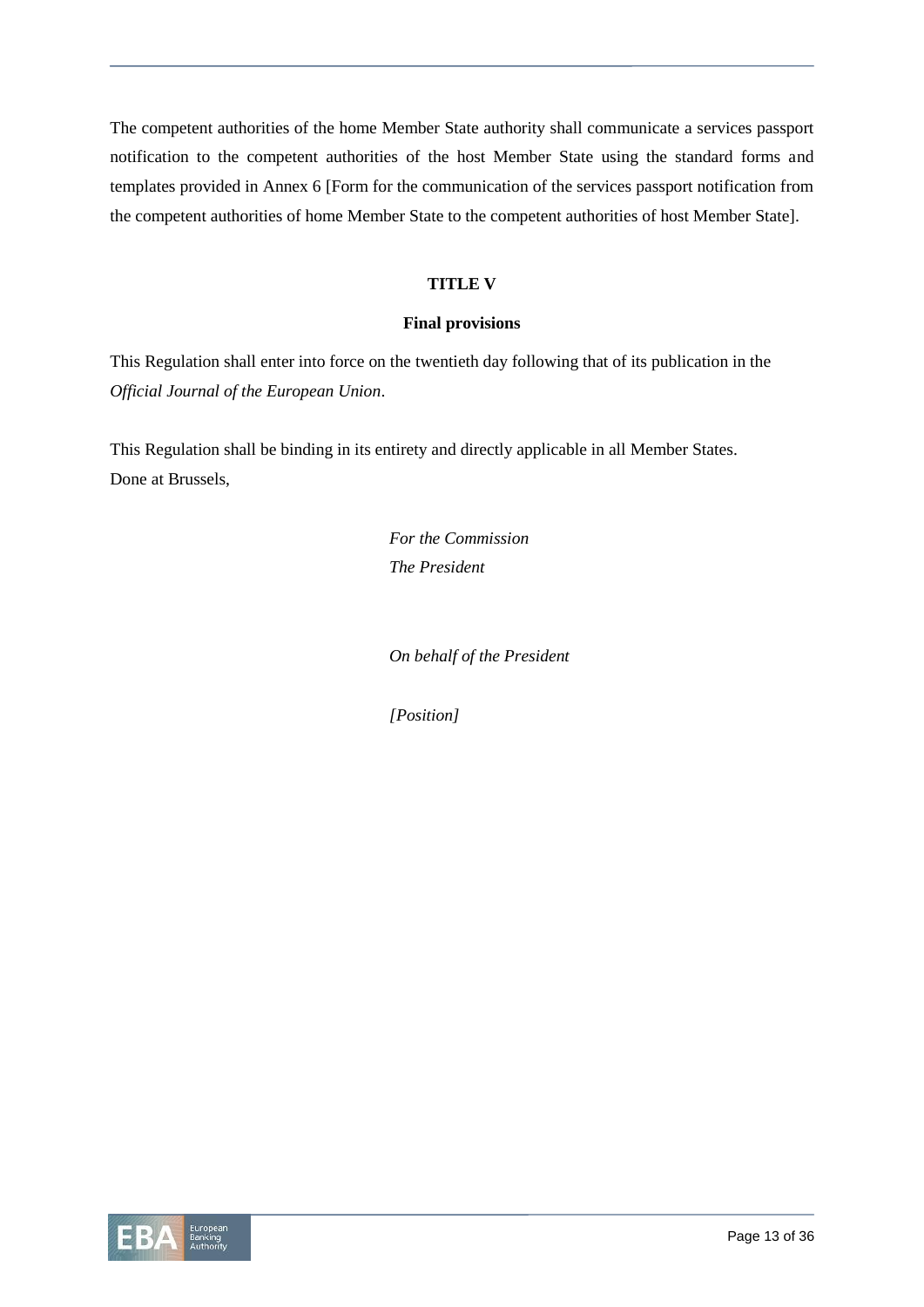# **Annex 1 – Form for credit institution branch passport notifications and change of branch particulars notifications<sup>2</sup>**

### **Part 1 – Contact information**

| Type of notification                                                                                   | [Branch passport notification / change of<br>branch particulars notification] |
|--------------------------------------------------------------------------------------------------------|-------------------------------------------------------------------------------|
| Host Member State in which the branch is to<br>be established:                                         |                                                                               |
| Name and reference number of the credit<br>institution:                                                |                                                                               |
| Address of the credit institution in the host<br>Member State from which documents may be<br>obtained: |                                                                               |
| Intended principal place of business in the<br>host Member State:                                      |                                                                               |
| Date on which the branch intends to<br>commence its activities:                                        |                                                                               |
| Name of contact person at branch:                                                                      |                                                                               |
| Telephone number:                                                                                      |                                                                               |
| Fax number:                                                                                            |                                                                               |
| E-mail:                                                                                                |                                                                               |

### **Part 2 - Programme of operations**

### *a. Types of business envisaged*

1) Description of the main objectives and business strategy of the branch and an explanation of how the branch will contribute to the institution and/or group strategy.

*[to be completed by the credit institution]*

2) Description of the target customers and counterparties

 $\overline{2}$ <sup>2</sup> Change of branch particular notifications must be notified to both the home and host competent authorities. Only the parts of the form which contain information which has changed should be completed.

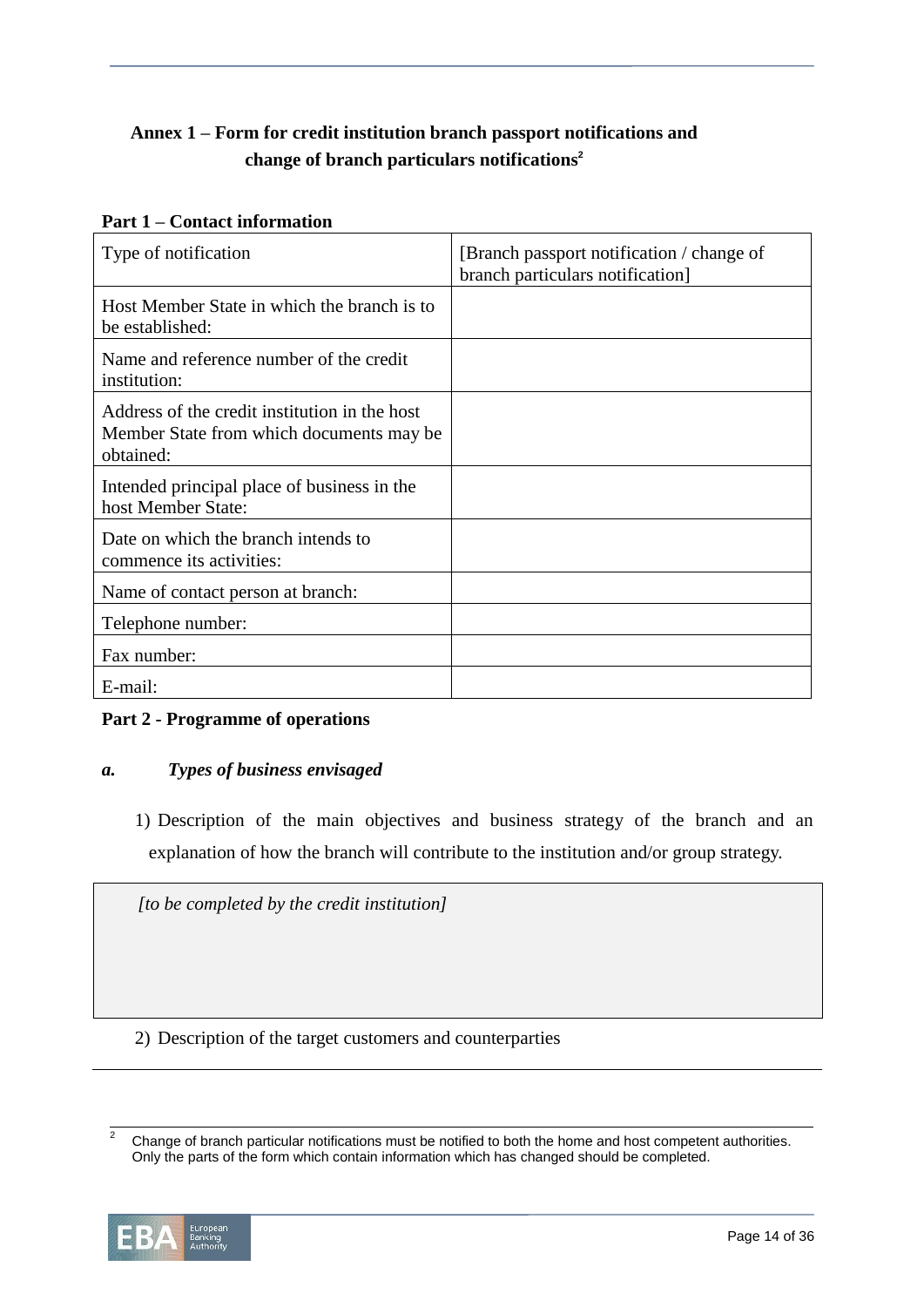*[to be completed by the credit institution]*

| No.              | <b>Activity</b>                                                                                                                                                                                                                                                                                                                                                                                      | <b>Envisaged</b><br>activity | Core<br>activity | <b>Intended</b><br>start date<br>for core<br>activity |
|------------------|------------------------------------------------------------------------------------------------------------------------------------------------------------------------------------------------------------------------------------------------------------------------------------------------------------------------------------------------------------------------------------------------------|------------------------------|------------------|-------------------------------------------------------|
| 1.               | Acceptance of deposits and other repayable<br>funds                                                                                                                                                                                                                                                                                                                                                  |                              |                  |                                                       |
| 2.               | Lending including, inter alia: consumer credit,<br>credit agreements relating to immovable<br>property, factoring, with or without recourse,<br>financing of commercial transactions (including<br>forfeiting)                                                                                                                                                                                       |                              |                  |                                                       |
| 3.               | Financial leasing                                                                                                                                                                                                                                                                                                                                                                                    |                              |                  |                                                       |
| $\overline{4}$ . | Payment services as defined in Article 4(3) of<br>Directive 2007/64/EC of the European<br>Parliament and of the Council of 13 November<br>2007 on payment services in the internal<br>market                                                                                                                                                                                                         |                              |                  |                                                       |
| 4.a              | Services enabling cash to be placed on a<br>payment account as well as all the operations<br>required for operating a payment account.                                                                                                                                                                                                                                                               |                              |                  |                                                       |
| 4 <sub>b</sub>   | Services enabling cash withdrawals from a<br>payment as well as all the operations required<br>for operating a payment account.                                                                                                                                                                                                                                                                      |                              |                  |                                                       |
| 4c               | Execution of payment transactions, including<br>transfers of funds on a payment account with the<br>user's payment service provider or with another<br>payment service provider:<br>execution of direct debits, including one-off<br>direct debits<br>execution of payment transactions through a<br>payment card or a similar device<br>execution of credit transfers, including<br>standing orders |                              |                  |                                                       |

# 3) Envisaged banking activities (in accordance with Annex I of Directive 2013/xx/EU);

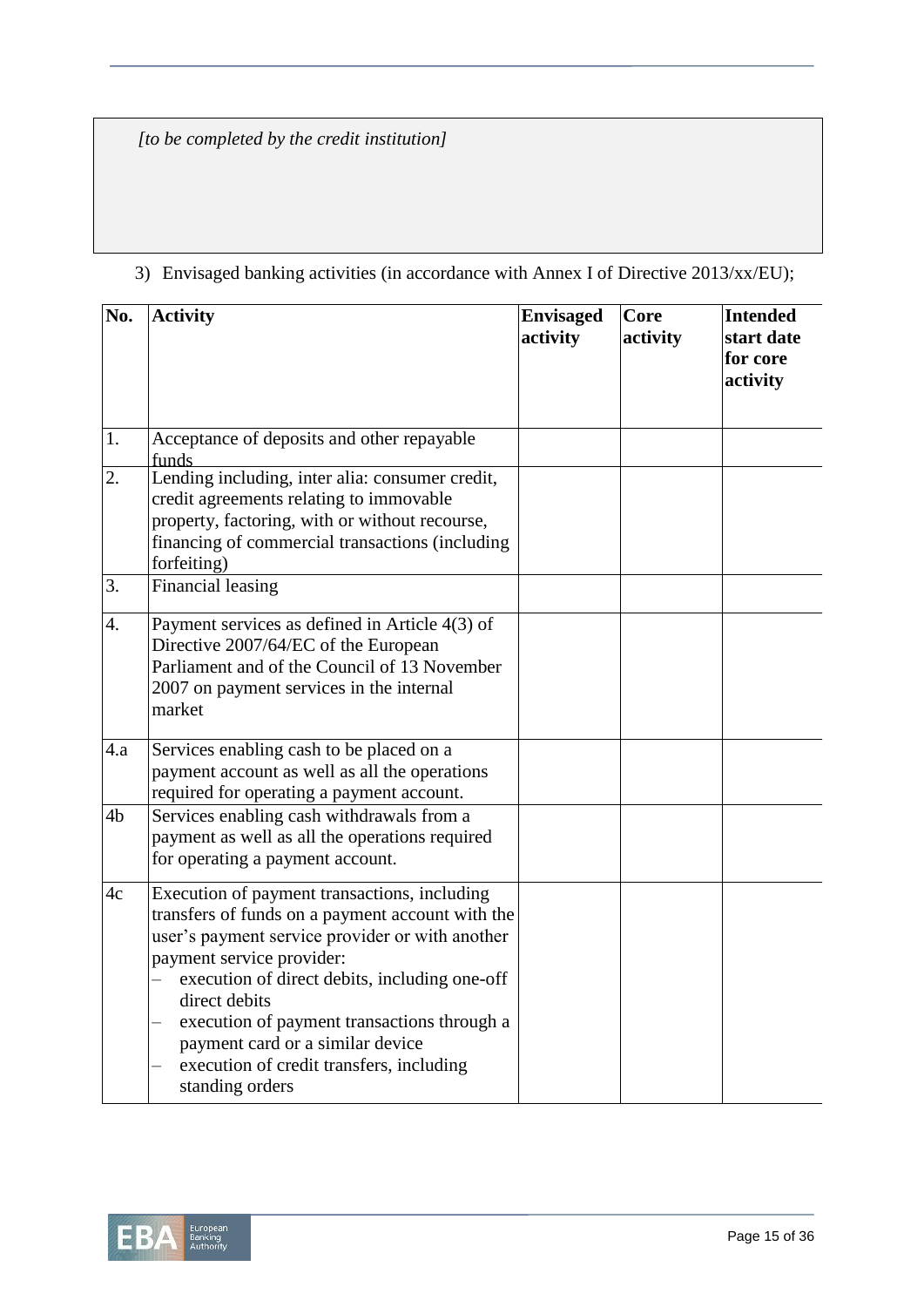| 4d  | Execution of payment transactions where the                   |  |  |
|-----|---------------------------------------------------------------|--|--|
|     | funds are covered by a credit line for a                      |  |  |
|     | payment service user:                                         |  |  |
|     | execution of direct debits, including one-                    |  |  |
|     | off direct debits                                             |  |  |
|     | execution of payment transactions through                     |  |  |
|     | a payment card or a similar device                            |  |  |
|     | execution of credit transfers, including<br>$\qquad \qquad -$ |  |  |
|     | standing orders                                               |  |  |
|     |                                                               |  |  |
| 4e  | Issuing and/or acquiring of payment                           |  |  |
|     | instruments $*^1$                                             |  |  |
| 4f  | Money remittance                                              |  |  |
| 4g  | Execution of payment transactions where the                   |  |  |
|     | consent of the payer to execute a payment                     |  |  |
|     | transaction is given by means of any                          |  |  |
|     | telecommunication, digital or IT device and the               |  |  |
|     | payment is made to the telecommunication, IT                  |  |  |
|     | system or network operator, acting only as an                 |  |  |
|     | intermediary between the payment service user                 |  |  |
|     | and the supplier of the goods and services.                   |  |  |
| 5.  | Issuing and administering other means of                      |  |  |
|     | payment (e.g. travellers' cheques and bankers'                |  |  |
|     | drafts) insofar as this activity is not covered by            |  |  |
|     | point 4                                                       |  |  |
|     |                                                               |  |  |
| 6.  | Guarantees and commitments                                    |  |  |
| 7.  | Trading for own account or for account of                     |  |  |
|     | customers in:                                                 |  |  |
| 7a. | money market instruments                                      |  |  |
| 7b. | foreign exchange                                              |  |  |
|     |                                                               |  |  |
| 7c. | financial futures and options                                 |  |  |
| 7d. | exchange and interest-rate instruments                        |  |  |
|     |                                                               |  |  |
| 7e. | transferable securities                                       |  |  |
| 8.  | Participation in securities issues and                        |  |  |
|     | the provision of services related to such                     |  |  |
|     | issues                                                        |  |  |
| 9.  | Advice to undertakings on capital                             |  |  |
|     | structure, industrial strategy, and                           |  |  |
|     | related questions and advice as well as                       |  |  |
|     | services relating to mergers and the                          |  |  |
|     | purchase of undertakings                                      |  |  |
| 10. | Money broking                                                 |  |  |

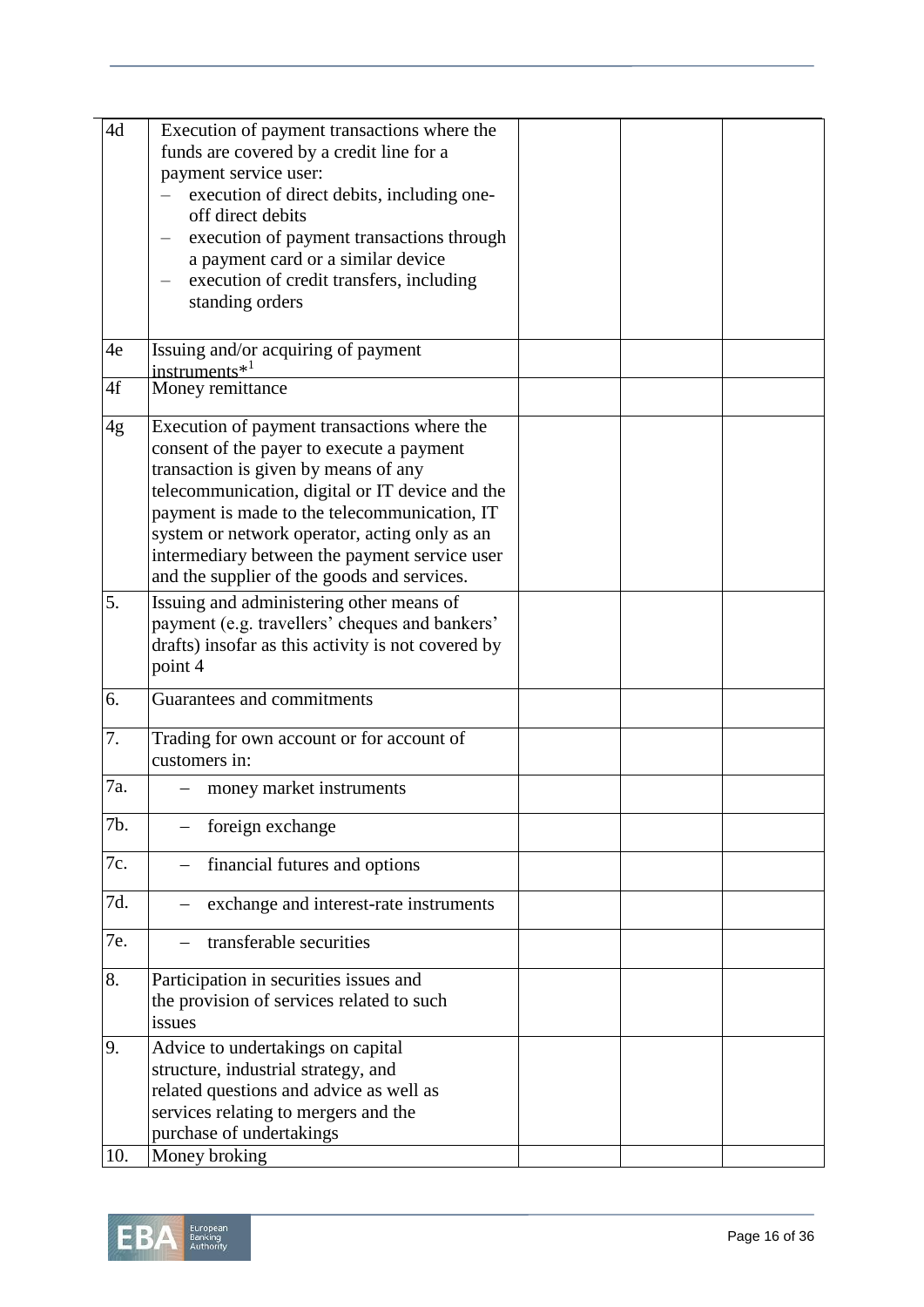|      | Portfolio management and advice              |  |  |
|------|----------------------------------------------|--|--|
| 12.  | Safekeeping and administration of securities |  |  |
| 13.  | Credit reference services                    |  |  |
| 14.  | Safe custody services                        |  |  |
| 115. | Issuing electronic money                     |  |  |

 $1$  Does this activity [4g] include granting credits in accordance with the rules provided for in Article 16(3) of the Payment Services Directive?

 $\Box$  yes  $\Box$  no

3) Envisaged investment services and activities in accordance with Annex I to Directive 2004/64/EC

| <b>Financial</b><br><b>Instruments</b> | <b>Investment services and</b><br>activities |                             |                                        |                                        |                  |                                | <b>Ancillary services</b>      |                   |                           |                                |                              |                              |                                     |                              |                                |
|----------------------------------------|----------------------------------------------|-----------------------------|----------------------------------------|----------------------------------------|------------------|--------------------------------|--------------------------------|-------------------|---------------------------|--------------------------------|------------------------------|------------------------------|-------------------------------------|------------------------------|--------------------------------|
|                                        | ${\bf A}$<br>$\mathbf{1}$                    | ${\bf A}$<br>$\overline{2}$ | $\mathbf A$<br>$\overline{\mathbf{3}}$ | $\mathbf A$<br>$\overline{\mathbf{4}}$ | $\mathbf A$<br>5 | $\mathbf{A}$<br>$\overline{6}$ | $\mathbf{A}$<br>$\overline{7}$ | $\mathbf{A}$<br>8 | ${\bf B}$<br>$\mathbf{1}$ | $\, {\bf B}$<br>$\overline{2}$ | B<br>$\overline{\mathbf{3}}$ | B<br>$\overline{\mathbf{4}}$ | $\bf{B}$<br>$\overline{\mathbf{5}}$ | $\bf{B}$<br>$\boldsymbol{6}$ | $\, {\bf B}$<br>$\overline{7}$ |
| C1                                     |                                              |                             |                                        |                                        |                  |                                |                                |                   |                           |                                |                              |                              |                                     |                              |                                |
| C <sub>2</sub>                         |                                              |                             |                                        |                                        |                  |                                |                                |                   |                           |                                |                              |                              |                                     |                              |                                |
| C <sub>3</sub>                         |                                              |                             |                                        |                                        |                  |                                |                                |                   |                           |                                |                              |                              |                                     |                              |                                |
| C <sub>4</sub>                         |                                              |                             |                                        |                                        |                  |                                |                                |                   |                           |                                |                              |                              |                                     |                              |                                |
| C <sub>5</sub>                         |                                              |                             |                                        |                                        |                  |                                |                                |                   |                           |                                |                              |                              |                                     |                              |                                |
| C6                                     |                                              |                             |                                        |                                        |                  |                                |                                |                   |                           |                                |                              |                              |                                     |                              |                                |
| C7                                     |                                              |                             |                                        |                                        |                  |                                |                                |                   |                           |                                |                              |                              |                                     |                              |                                |
| C8                                     |                                              |                             |                                        |                                        |                  |                                |                                |                   |                           |                                |                              |                              |                                     |                              |                                |
| C9                                     |                                              |                             |                                        |                                        |                  |                                |                                |                   |                           |                                |                              |                              |                                     |                              |                                |
| C10                                    |                                              |                             |                                        |                                        |                  |                                |                                |                   |                           |                                |                              |                              |                                     |                              |                                |

*Note 1: Row and column headings are references to the relevant section and item numbers in Annex I to Directive 2004/64/EC on markets in financial instruments (e.g. A1 refers to point 1 of Section A of Annex I)*

## *b. Structural organisation of the branch*

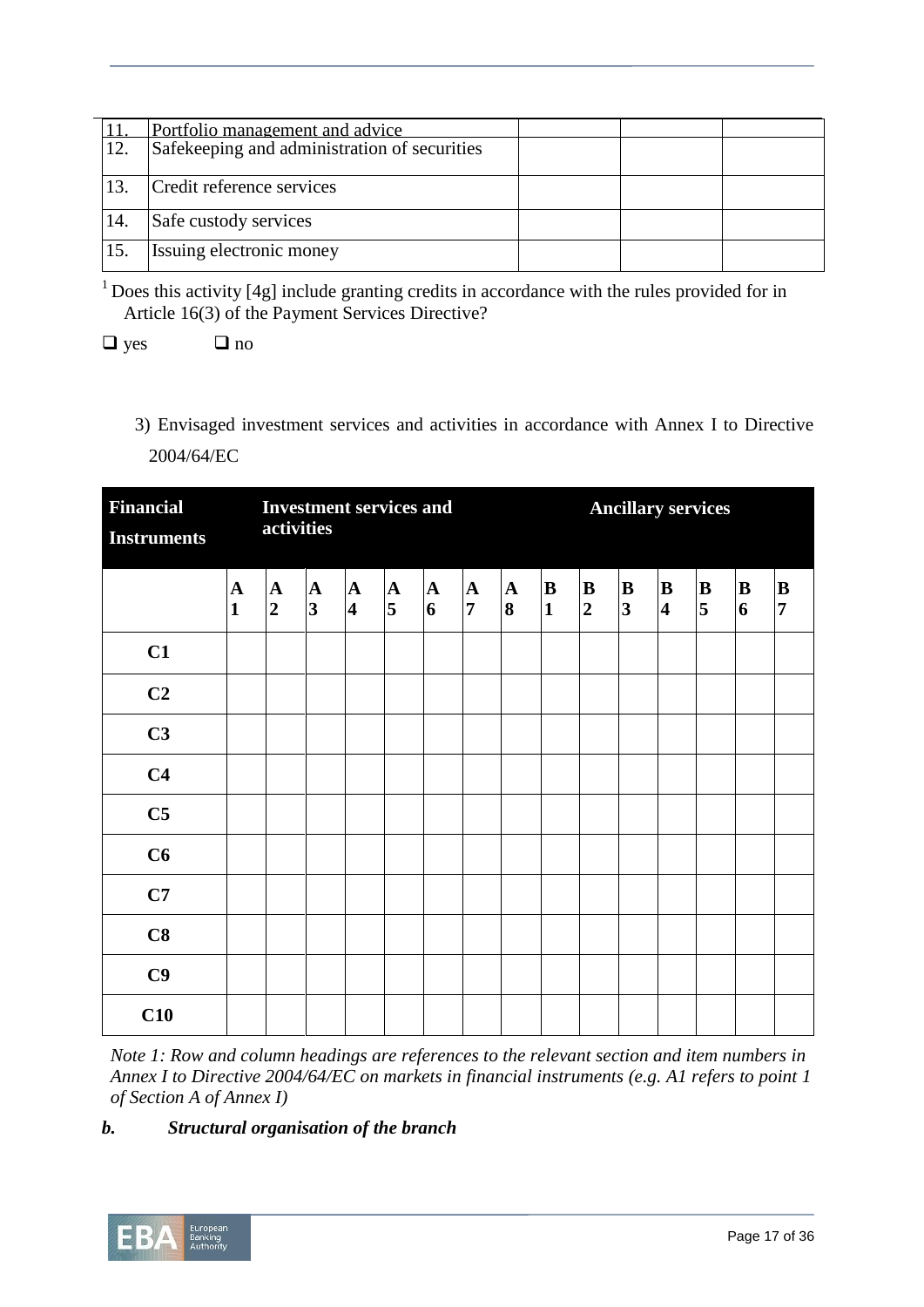1) Description of the organisational structure of the branch, including functional and legal reporting lines and the position and role of the branch within the corporate structure of the institution and, where applicable, of its group. The description may be supported by relevant documents, e.g. an organisational chart.

*[to be completed by the credit institution]*

- 2) Description of governance arrangements and internal control mechanisms, including:
	- a) Risk management procedures of the branch and details of liquidity risk of the institution, and where applicable, of its group

*[to be completed by the credit institution]*

b) Any limits applying to the branch activities, in particular lending

*[to be completed by the credit institution]*

c) Details of the internal audit arrangements of the branch, including details of the person responsible for these arrangements and, where applicable, details of the external auditor

*[to be completed by the credit institution]*

d) Anti-money laundering arrangements of the branch including details of the person appointed to ensure compliance with these arrangements

*[to be completed by the credit institution]*

e) Controls over outsourcing and other arrangements with third parties in connection

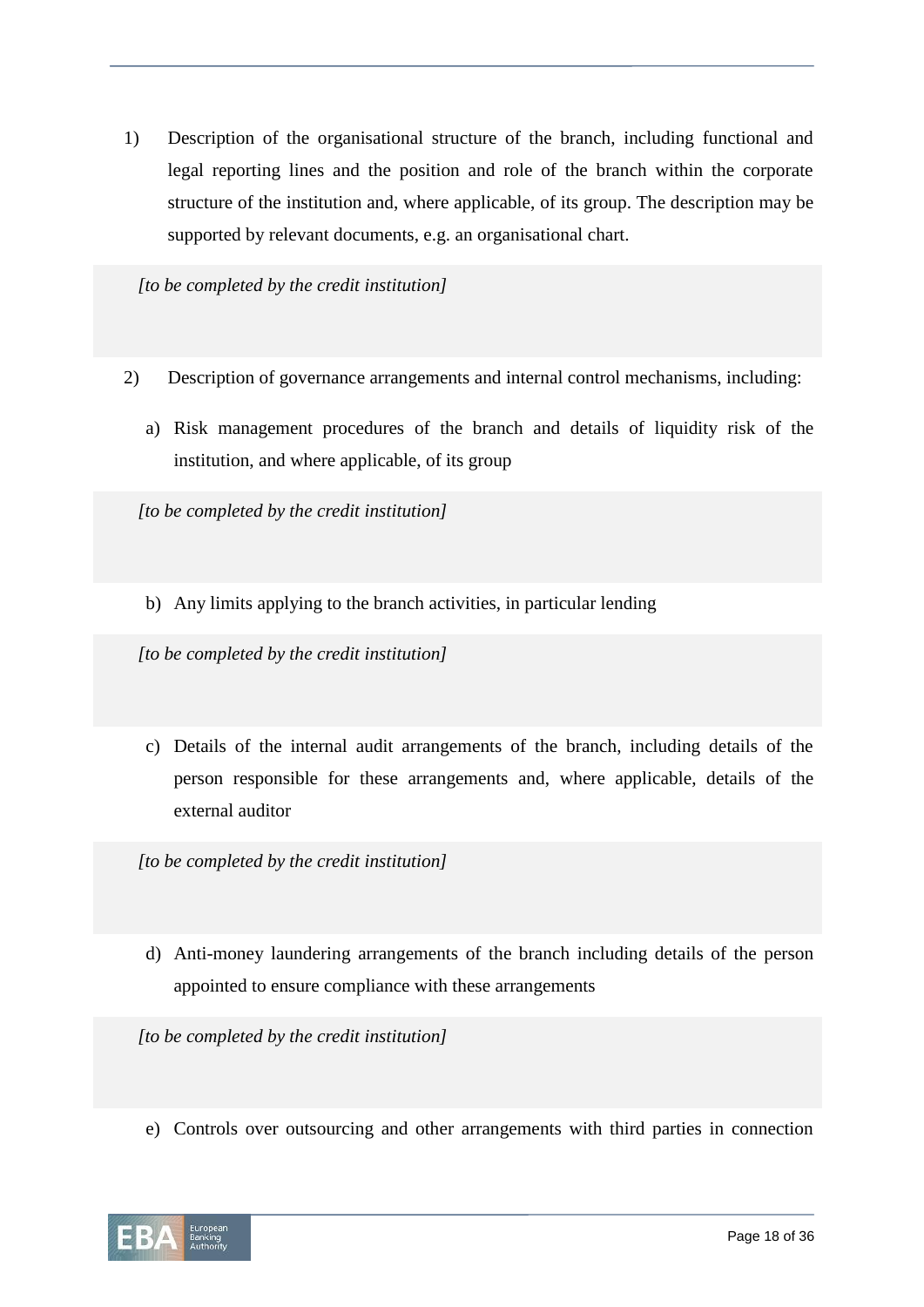with the activities carried on in the branch that are covered by the institution's authorisation

*[to be completed by the credit institution]*

- 3) Where applicable, for investment services and activities:
	- a) arrangements for safeguarding client money and assets

*[to be completed by the credit institution]*

b) Arrangements for compliance with the obligations laid down in Articles 19, 21, 22, 25, 27 and 28 of Directive 2004/39/EC and measures adopted pursuant thereto by the relevant competent authorities of the host Member State ;

*[to be completed by the credit institution]*

c) Internal code of conduct including controls over personal account dealing

*[to be completed by the credit institution]*

d) the details of the person responsible for dealing with complaints in relation to the investment services and activities of the branch

*[to be completed by the credit institution]*

e) Details of the person appointed to ensure compliance with the arrangements of the branch relating to investment services and activities

*[to be completed by the credit institution]*

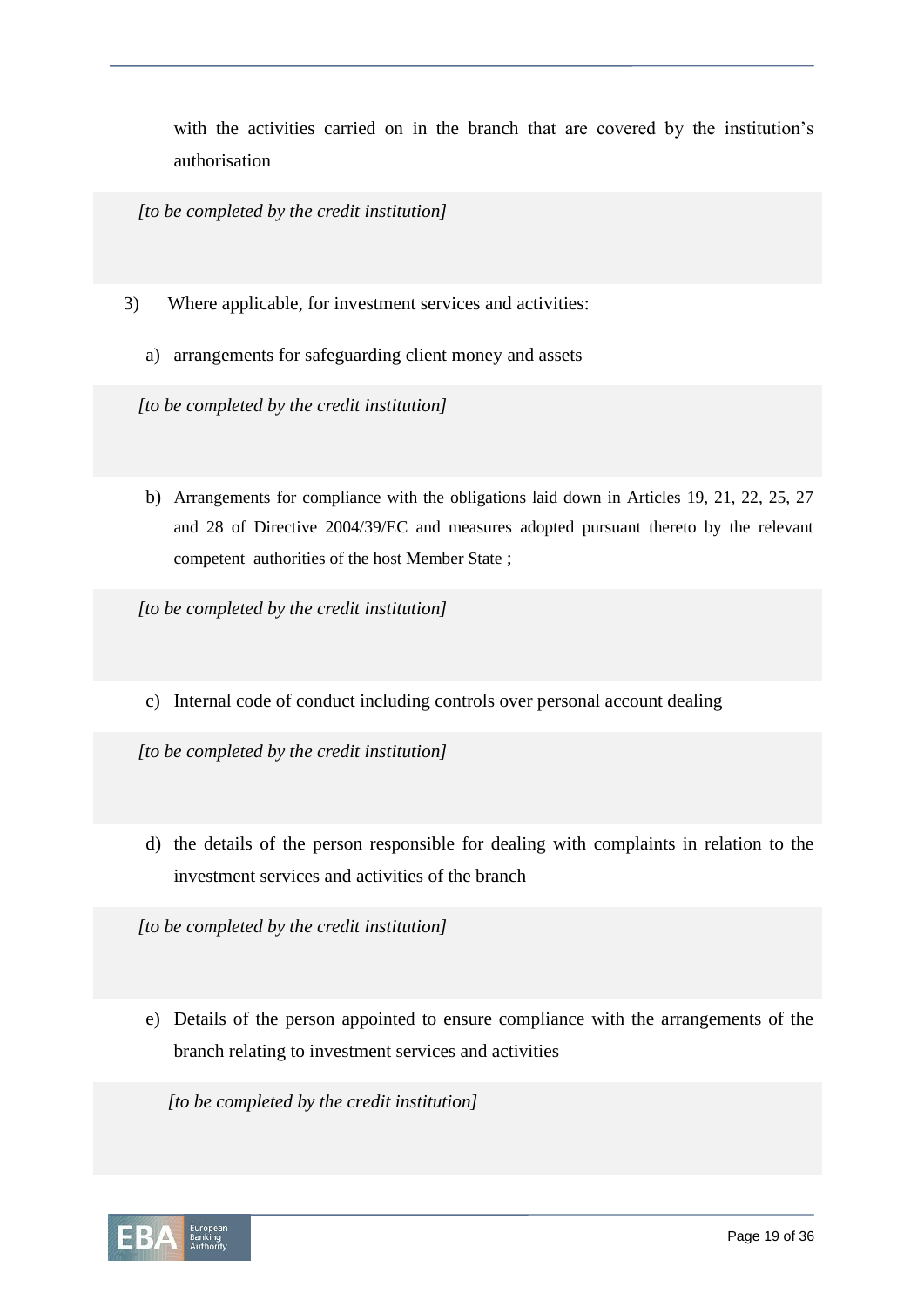4) Details of professional experience of the persons responsible for the management of the branch

*[to be completed by the credit institution]*

#### *c. Other information*

1) Financial plan containing forecasts for balance sheet and profit and loss accounts, covering a period of three years. Information can be also provided as an attachment to this notification.

*[to be completed by the credit institution]*

2) Name and contact details of the Union deposit guarantee and investor protection schemes, together with the maximum coverage of the investor protection scheme, of which the institution is a member and which cover the activities and services of the branch.

*[to be completed by the credit institution]*

3) Details of the branch's IT arrangements.

*[to be completed by the credit institution]*

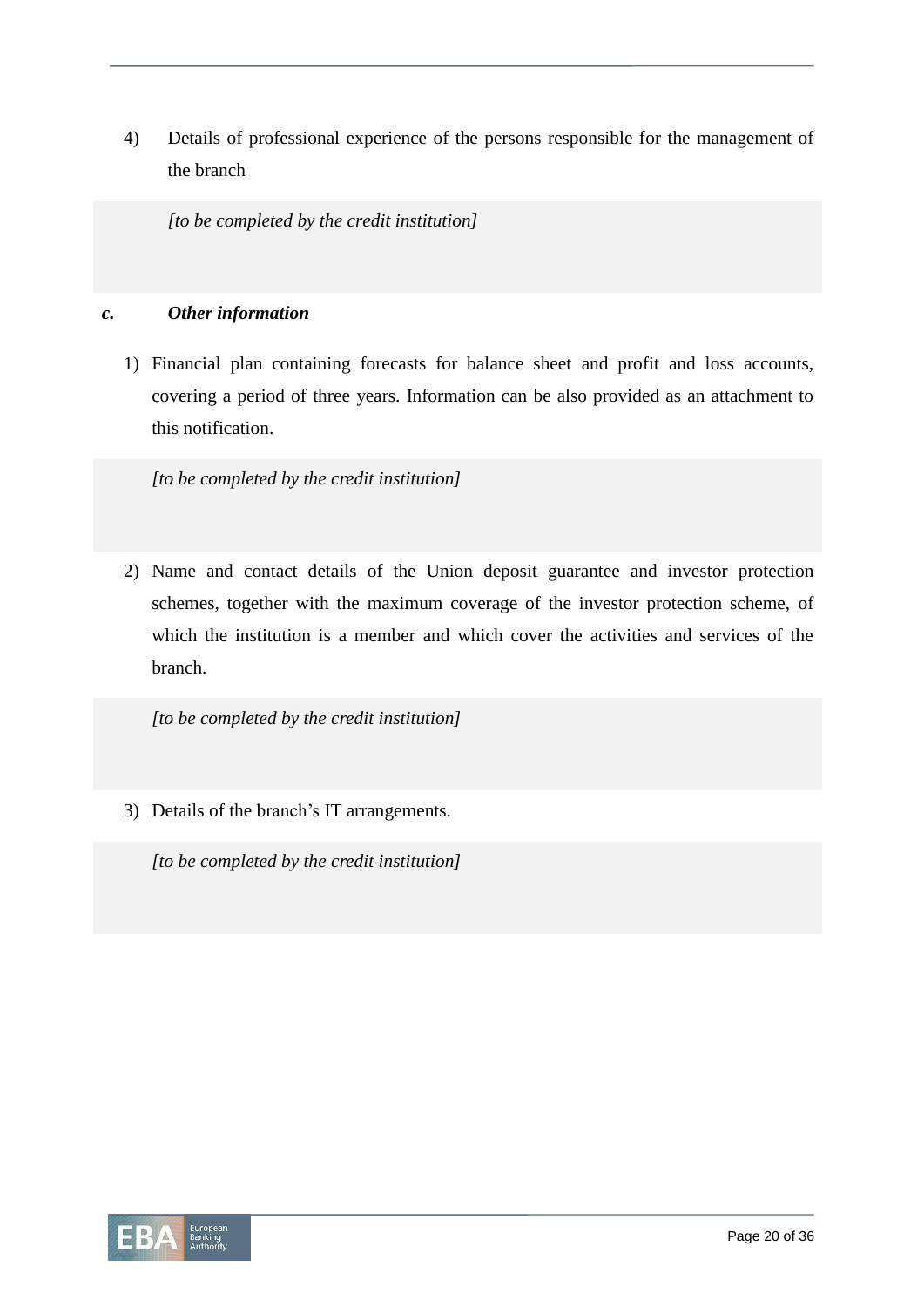# **Annex 2 – Form for the communication of the branch passport notification from the competent authorities of home Member State to the competent authorities of the host Member State**

Competent authorities of the Home Member State:

Name of the contact Person:

Telephone Number:

Fax number:

E-mail:

Address of the competent authorities of the host Member State

[Date]

**Ref:**

Dear [...],

### **Communication of branch passport notification**

[The communication shall include at least the following information]

Name and reference number of the credit institution;

Competent authorities responsible for the authorisation and supervision of the credit institution;

Statement on credit institution's intention to carry on activities in the territory of the host Member State, including the date on which receipt of complete passport notification was received;

Name and contact details of those responsible for the management of the branch;

Union deposit guarantee and investor protection schemes;

[Signatory details]

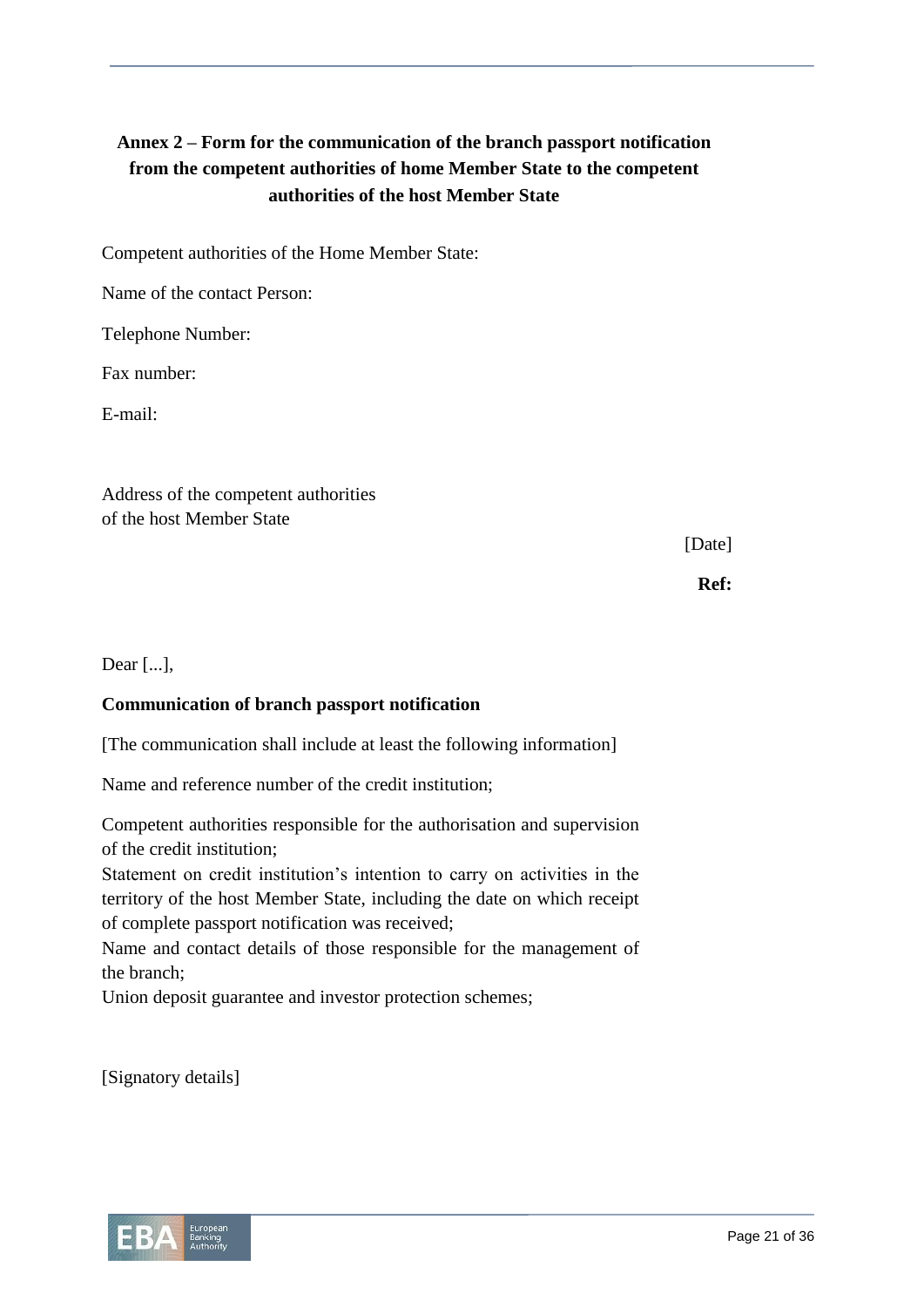| Annex 3 - Template on the amount and composition of own funds and own |  |
|-----------------------------------------------------------------------|--|
| funds requirements                                                    |  |

|             |           | <b>CA1. OWN FUNDS</b>               |                                  |               |  |  |  |  |  |  |
|-------------|-----------|-------------------------------------|----------------------------------|---------------|--|--|--|--|--|--|
| <b>Code</b> | <b>ID</b> | <b>Item</b>                         | <b>Legal references</b>          | <b>Amount</b> |  |  |  |  |  |  |
| 010         |           | <b>OWN FUNDS</b>                    | Articles 22(23) and<br>69 of CRR |               |  |  |  |  |  |  |
| 020         | 1.1       | <b>COMMON EQUITY TIER 1 CAPITAL</b> | Article 47 of CRR                |               |  |  |  |  |  |  |
| 530         | 1.2       | <b>ADDITIONAL TIER 1 CAPITAL</b>    | Article 58 of CRR                |               |  |  |  |  |  |  |
| 750         | 1.3       | <b>TIER 2 CAPITAL</b>               |                                  |               |  |  |  |  |  |  |

|     | <b>CA2. OWN FUNDS REQUIREMENTS</b> |                                                                                                                                                      |                                                                                                        |               |  |  |  |  |  |
|-----|------------------------------------|------------------------------------------------------------------------------------------------------------------------------------------------------|--------------------------------------------------------------------------------------------------------|---------------|--|--|--|--|--|
|     | <b>Item</b>                        | Label                                                                                                                                                | <b>Legal references</b>                                                                                | <b>Amount</b> |  |  |  |  |  |
| 010 | 1                                  | <b>TOTAL RISK EXPOSURE AMOUNT</b>                                                                                                                    | Articles 87(3), 90,<br>91and 93 of CRR                                                                 |               |  |  |  |  |  |
| 040 | 1.1                                | <b>RISK WEIGHTED EXPOSURE</b><br><b>AMOUNTS FOR CREDIT,</b><br><b>COUNTERPARTY CREDIT AND</b><br><b>DILUTION RISKS AND FREE</b><br><b>DELIVERIES</b> | Article 87(3) points<br>(a) and (f) of CRR                                                             |               |  |  |  |  |  |
| 490 | 1.2                                | SETTLEMENT/DELIVERY RISK<br><b>EXPOSURE AMOUNT</b>                                                                                                   | Articles 87(3) point<br>(c) (ii) and $87(4)$<br>point (b) of CRR                                       |               |  |  |  |  |  |
| 520 | 1.3                                | <b>TOTAL RISK EXPOSURE AMOUNT FOR</b><br><b>POSITION, FOREIGN EXCHANGE AND</b><br><b>COMMODITIES RISKS</b>                                           | Articles 87(3)<br>points (b) (i) and<br>$(c)$ (i) and (iii), and<br>$87(4)$ point (b) of<br><b>CRR</b> |               |  |  |  |  |  |
| 590 | 1.4                                | <b>TOTAL RISK EXPOSURE AMOUNT FOR</b><br><b>OPERATIONAL RISK (OpR)</b>                                                                               | Article 87(3) point<br>$(e)$ and $87(4)$<br>point (b) of CRR                                           |               |  |  |  |  |  |
| 630 | 1.5                                | <b>ADDITIONAL RISK EXPOSURE</b><br>AMOUNT DUE TO FIXED OVERHEADS                                                                                     | Articles 91(2) point<br>$(b)$ , 92 and 93 $(1)$<br>point (a) of CRR                                    |               |  |  |  |  |  |
| 640 | 1.6                                | <b>TOTAL RISK EXPOSURE AMOUNT FOR</b><br><b>CREDIT VALUATION ADJUSTMENT</b>                                                                          | CVA RISK                                                                                               |               |  |  |  |  |  |
| 680 | 1.7 <sub>2</sub>                   | <b>TOTAL RISK EXPOSURE AMOUNT</b><br><b>RELATED TO LARGE EXPOSURES IN</b><br>THE TRADING BOOK                                                        | Articles 87(3) point<br>(b) (ii) and 384 to<br>390 of CRR                                              |               |  |  |  |  |  |
| 690 | 1.8                                | <b>OTHER RISK EXPOSURE AMOUNTS</b>                                                                                                                   |                                                                                                        |               |  |  |  |  |  |

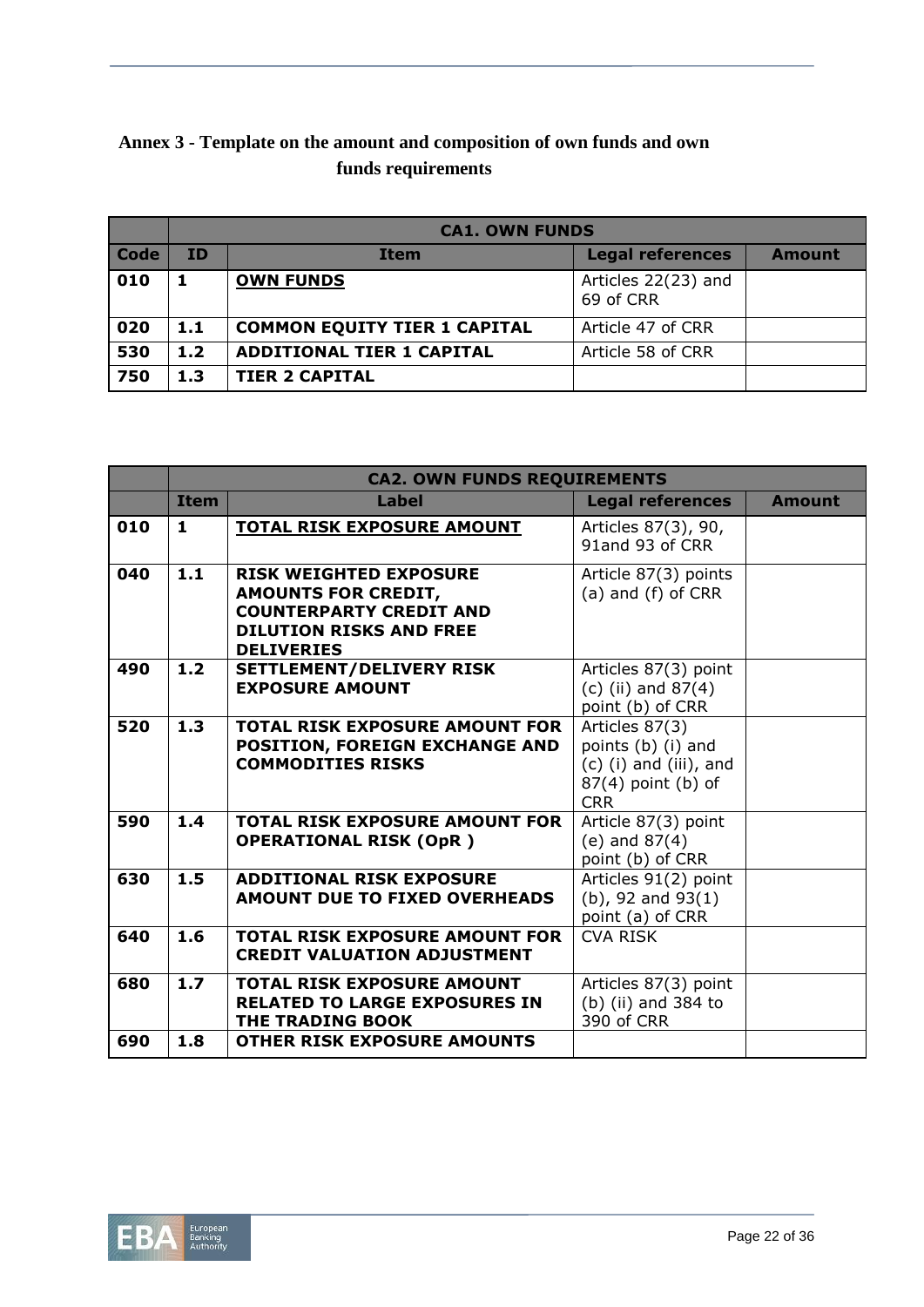### **Annex 4 – Form for credit institution notification for branch termination**

Credit institution/Branch/Contact Person Telephone number : Fax number : E-mail:

Address of the competent authorities of home Member State: Address of the competent authorities of host Member State:

> [Date] [**Ref:]**

Dear [...]

#### **Notification in accordance with Article 36.3 of the Directive 2013/xx/EC concerning termination of branch operation**

[The communication shall include at least the following information]

Name of the credit institution

Name of the branch in the territory of the host Member State

Competent authorities responsible for the authorisation and supervision of the credit institution

Statement on credit institution's intention to terminate the operation of the branch in the territory of the host Member State and date by when the termination will be effective

Name and contact details of those responsible for the termination of branch operations

The schedule for the planned termination

Information on the process of terminating the business relations with branch customers

[Signatory details]

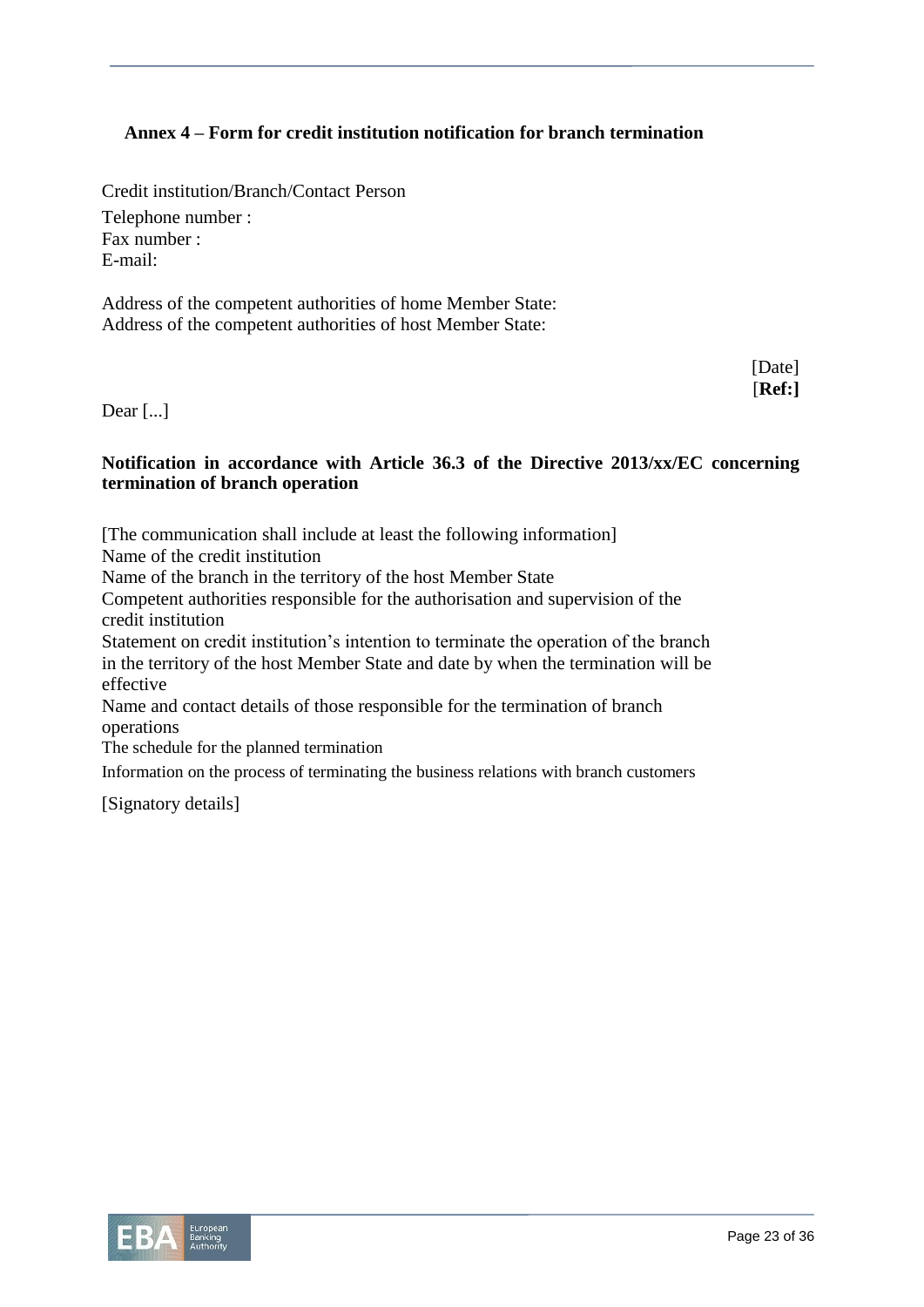# **Annex 5 – Form for credit institution services passport notification**

#### **Part 1 – Contact information**

| Type of notification                                                                   | Services passport notification |
|----------------------------------------------------------------------------------------|--------------------------------|
| Host Member State in which the credit<br>institution plans to exercise its activities: |                                |
| Name of credit institution:                                                            |                                |
| Head office address:                                                                   |                                |
| Name of contact person at the credit<br>institution:                                   |                                |
| Telephone number:                                                                      |                                |
| Fax number:                                                                            |                                |
| E-mail:                                                                                |                                |

# **Part 2 - Intended activities**

Intended activities in accordance with the Annex I to Directive 2013/xx/EU.

| No. | <b>Activity</b>                                                                                                                                                                                                | <b>Envisaged</b><br>activity | <b>Core</b><br>activity | <b>Intended</b><br>start date<br>for core<br>activity |
|-----|----------------------------------------------------------------------------------------------------------------------------------------------------------------------------------------------------------------|------------------------------|-------------------------|-------------------------------------------------------|
| 16. | Acceptance of deposits and other repayable<br>funds                                                                                                                                                            |                              |                         |                                                       |
| 17. | Lending including, inter alia: consumer credit,<br>credit agreements relating to immovable<br>property, factoring, with or without recourse,<br>financing of commercial transactions (including<br>forfeiting) |                              |                         |                                                       |
| 18. | Financial leasing                                                                                                                                                                                              |                              |                         |                                                       |
| 19. | Payment services as defined in Article $4(3)$ of<br>Directive 2007/64/EC of the European<br>Parliament and of the Council of 13 November<br>2007 on payment services in the internal<br>market                 |                              |                         |                                                       |
| 4a  | Services enabling cash to be placed on a<br>payment account as well as all the operations<br>required for operating a payment account.                                                                         |                              |                         |                                                       |
| 4b  | Services enabling cash withdrawals from a<br>payment as well as all the operations required<br>for operating a payment account.                                                                                |                              |                         |                                                       |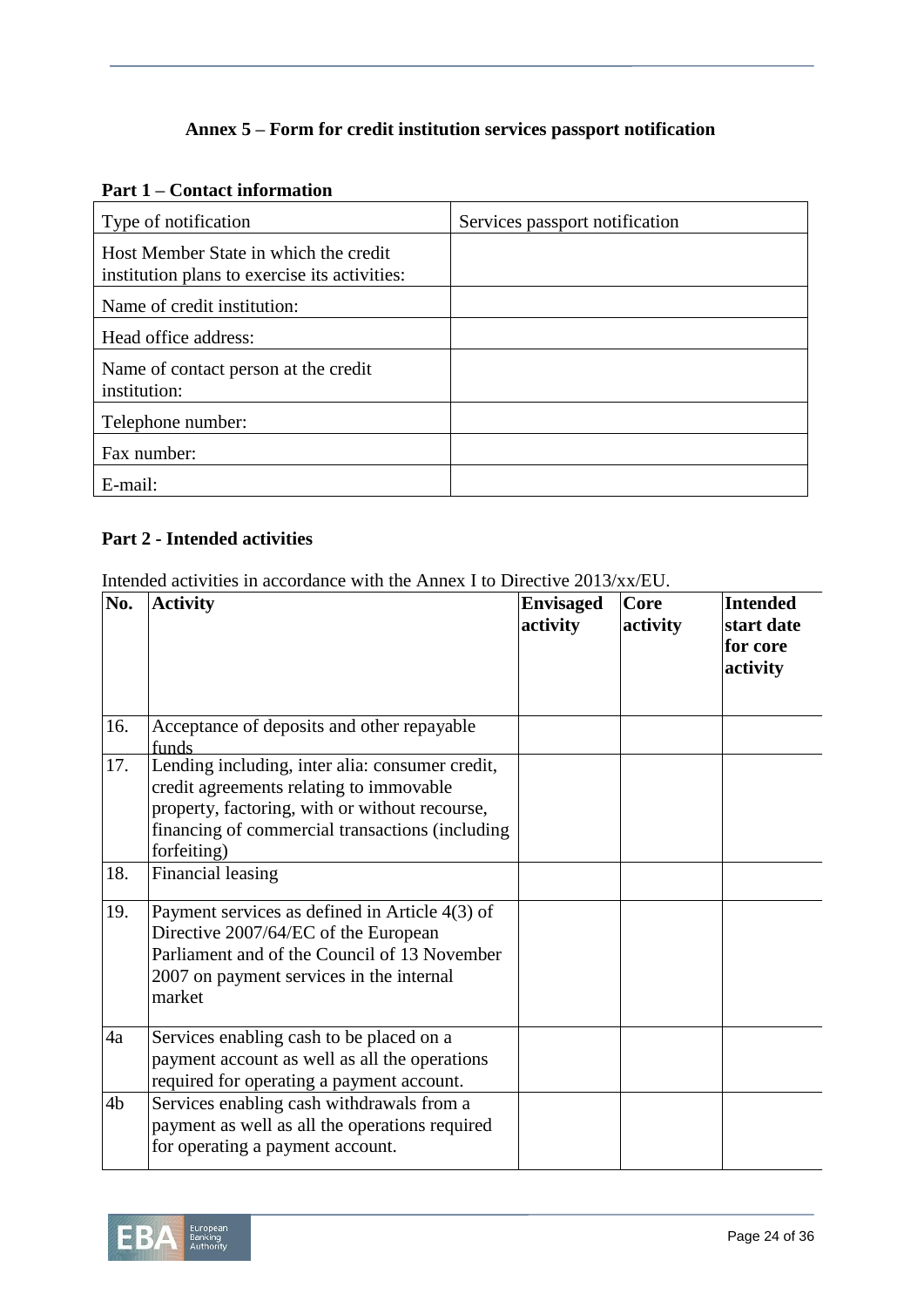| 4c  | Execution of payment transactions, including<br>transfers of funds on a payment account with the<br>user's payment service provider or with another<br>payment service provider:<br>execution of direct debits, including one-off<br>direct debits<br>execution of payment transactions through a<br>payment card or a similar device<br>execution of credit transfers, including<br>standing orders |  |  |
|-----|------------------------------------------------------------------------------------------------------------------------------------------------------------------------------------------------------------------------------------------------------------------------------------------------------------------------------------------------------------------------------------------------------|--|--|
| 4d  | Execution of payment transactions where the<br>funds are covered by a credit line for a<br>payment service user:<br>execution of direct debits, including one-<br>off direct debits<br>execution of payment transactions through<br>a payment card or a similar device<br>execution of credit transfers, including<br>standing orders                                                                |  |  |
| 4e  | Issuing and/or acquiring of payment<br>instruments $*^1$                                                                                                                                                                                                                                                                                                                                             |  |  |
| 4f  | Money remittance                                                                                                                                                                                                                                                                                                                                                                                     |  |  |
| 4g  | Execution of payment transactions where the<br>consent of the payer to execute a payment<br>transaction is given by means of any<br>telecommunication, digital or IT device and the<br>payment is made to the telecommunication, IT<br>system or network operator, acting only as an<br>intermediary between the payment service user<br>and the supplier of the goods and services.                 |  |  |
| 20. | Issuing and administering other means of<br>payment (e.g. travellers' cheques and bankers'<br>drafts) insofar as this activity is not covered by<br>point 4                                                                                                                                                                                                                                          |  |  |
| 21. | Guarantees and commitments                                                                                                                                                                                                                                                                                                                                                                           |  |  |
| 22. | Trading for own account or for account of<br>customers in:                                                                                                                                                                                                                                                                                                                                           |  |  |
| 7a  | money market instruments                                                                                                                                                                                                                                                                                                                                                                             |  |  |
| 7b  | foreign exchange                                                                                                                                                                                                                                                                                                                                                                                     |  |  |
| 7c  | financial futures and options                                                                                                                                                                                                                                                                                                                                                                        |  |  |
| 7d  | exchange and interest-rate instruments                                                                                                                                                                                                                                                                                                                                                               |  |  |
| 7e  | transferable securities                                                                                                                                                                                                                                                                                                                                                                              |  |  |

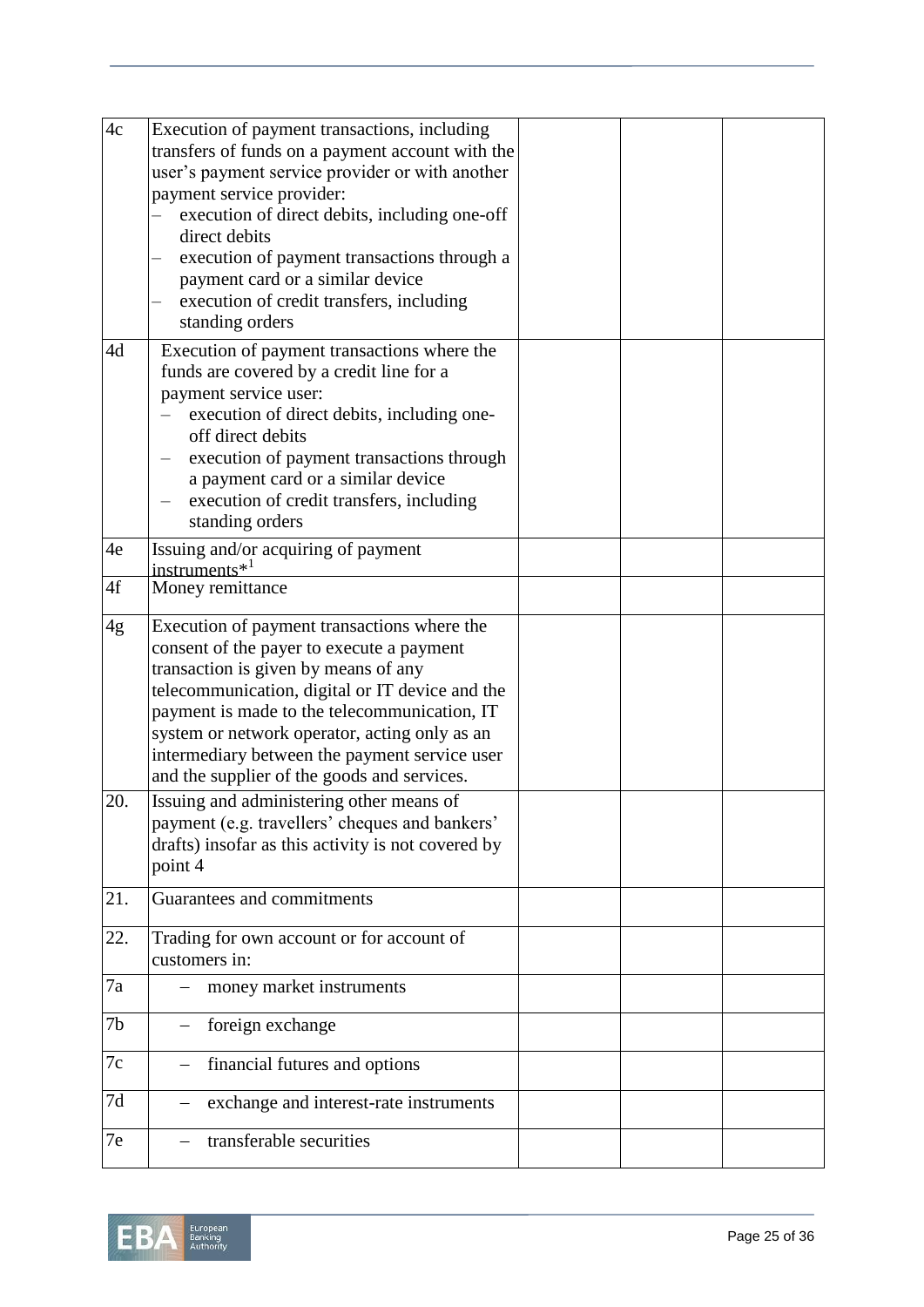| 23.             | Participation in securities issues and<br>the provision of services related to such<br>issues                                                                                           |  |  |
|-----------------|-----------------------------------------------------------------------------------------------------------------------------------------------------------------------------------------|--|--|
| 24.             | Advice to undertakings on capital<br>structure, industrial strategy, and<br>related questions and advice as well as<br>services relating to mergers and the<br>purchase of undertakings |  |  |
| 25.             | Money broking                                                                                                                                                                           |  |  |
| $\frac{26}{27}$ | Portfolio management and advice                                                                                                                                                         |  |  |
|                 | Safekeeping and administration of securities                                                                                                                                            |  |  |
| 28.             | Credit reference services                                                                                                                                                               |  |  |
| 29.             | Safe custody services                                                                                                                                                                   |  |  |
| 30.             | Issuing electronic money                                                                                                                                                                |  |  |

 $1$  Does this activity [4g] include granting credits in accordance with the rules provided for in Article 16(3) of the Payment Services Directive?

 $\Box$  yes  $\Box$  no

Envisaged investment services and activities in accordance with Annex I to Directive 2004/64/EC

| <b>Financial</b><br><b>Instruments</b> | <b>Investment services and</b><br>activities |                             |                                         |                                         |                   |                   | <b>Ancillary services</b>      |                   |                   |                            |                              |                              |                                     |                             |                                |
|----------------------------------------|----------------------------------------------|-----------------------------|-----------------------------------------|-----------------------------------------|-------------------|-------------------|--------------------------------|-------------------|-------------------|----------------------------|------------------------------|------------------------------|-------------------------------------|-----------------------------|--------------------------------|
|                                        | $\mathbf A$<br>$\mathbf{1}$                  | ${\bf A}$<br>$\overline{2}$ | $\mathbf{A}$<br>$\overline{\mathbf{3}}$ | $\mathbf{A}$<br>$\overline{\mathbf{4}}$ | $\mathbf{A}$<br>5 | $\mathbf{A}$<br>6 | $\mathbf{A}$<br>$\overline{7}$ | $\mathbf{A}$<br>8 | B<br>$\mathbf{1}$ | $\bf{B}$<br>$\overline{2}$ | B<br>$\overline{\mathbf{3}}$ | B<br>$\overline{\mathbf{4}}$ | $\bf{B}$<br>$\overline{\mathbf{5}}$ | ${\bf B}$<br>$\overline{6}$ | $\, {\bf B}$<br>$\overline{7}$ |
| C1                                     |                                              |                             |                                         |                                         |                   |                   |                                |                   |                   |                            |                              |                              |                                     |                             |                                |
| C2                                     |                                              |                             |                                         |                                         |                   |                   |                                |                   |                   |                            |                              |                              |                                     |                             |                                |
| C3                                     |                                              |                             |                                         |                                         |                   |                   |                                |                   |                   |                            |                              |                              |                                     |                             |                                |
| C <sub>4</sub>                         |                                              |                             |                                         |                                         |                   |                   |                                |                   |                   |                            |                              |                              |                                     |                             |                                |
| C <sub>5</sub>                         |                                              |                             |                                         |                                         |                   |                   |                                |                   |                   |                            |                              |                              |                                     |                             |                                |
| C6                                     |                                              |                             |                                         |                                         |                   |                   |                                |                   |                   |                            |                              |                              |                                     |                             |                                |
| C7                                     |                                              |                             |                                         |                                         |                   |                   |                                |                   |                   |                            |                              |                              |                                     |                             |                                |
| C8                                     |                                              |                             |                                         |                                         |                   |                   |                                |                   |                   |                            |                              |                              |                                     |                             |                                |
| C9                                     |                                              |                             |                                         |                                         |                   |                   |                                |                   |                   |                            |                              |                              |                                     |                             |                                |

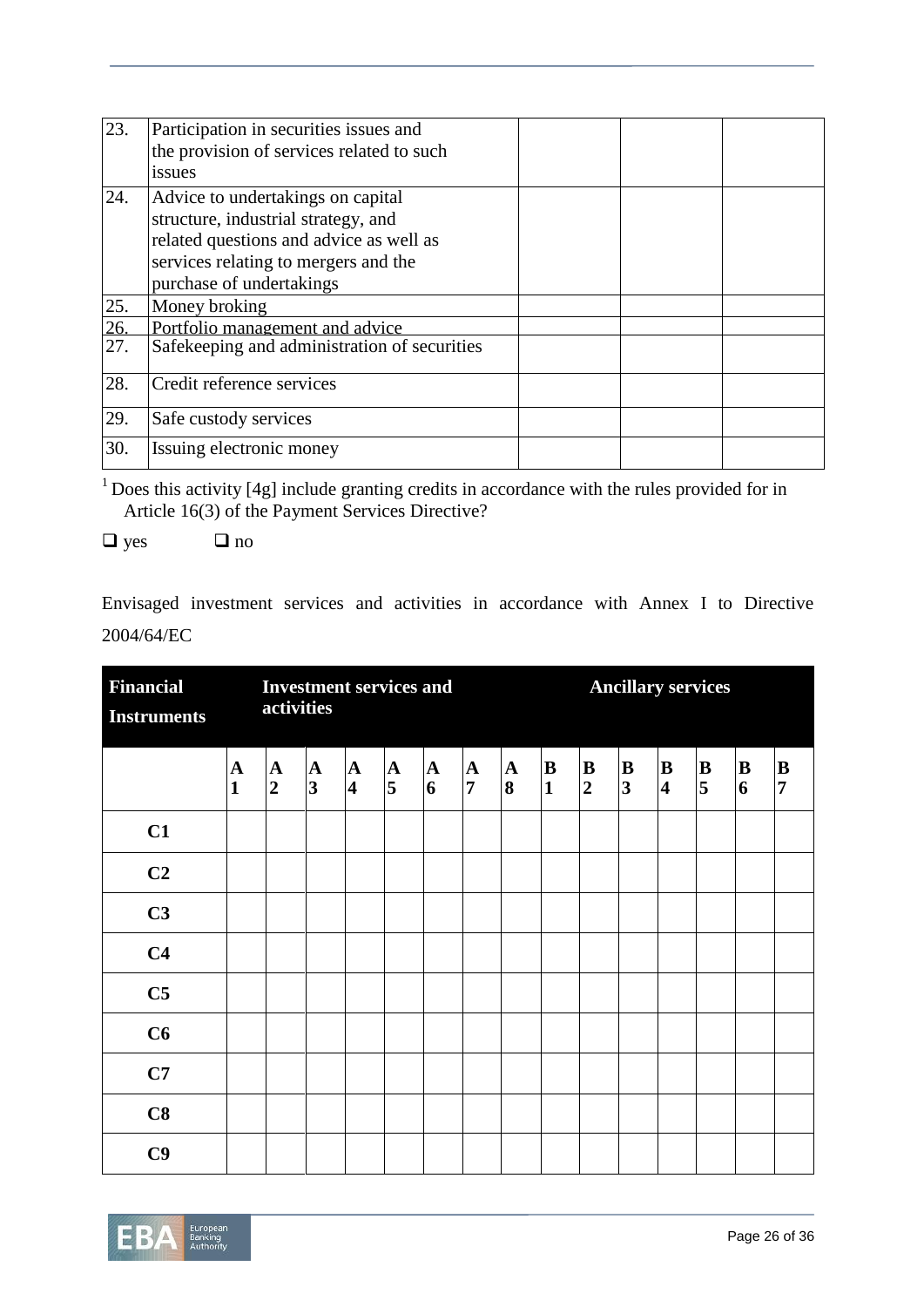|--|

*Note 1: Row and column headings are references to the relevant section and item numbers in Annex I to Directive 2004/64/EC on markets in financial instruments (e.g. A1 refers to point 1 of Section A of Annex I)*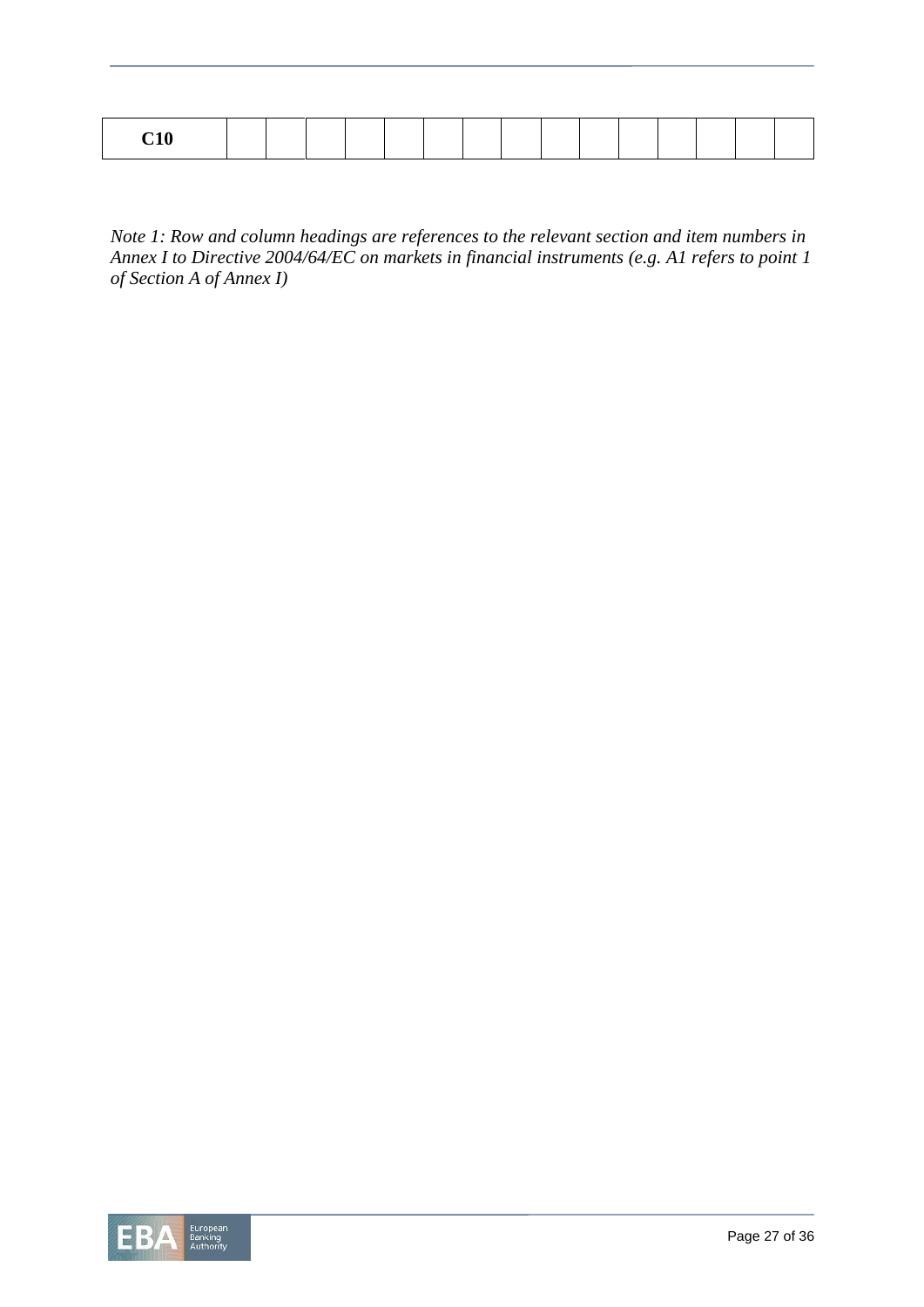# **Annex 6 -Form for the communication of the services passport notification from the competent authorities of home Member State to the competent authorities of the host Member State**

Competent authorities of the Home Member State:

Name of the contact Person:

Telephone Number:

Fax number:

E-mail:

Address of the competent authorities of the host Member State

[Date]

**Ref:**

Dear [...],

### **Communication of services passport notification**

[The communication shall include at least the following information]

Name and reference number of the credit institution;

Competent authorities responsible for the authorisation and supervision of the credit institution;

Statement on credit institution's intention to carry on activities in the territory of the host Member State by exercising the freedom to provide services;

[Signatory details]

**ID Item Legal references Amount** <sup>1</sup> **OWN FUNDS** Articles 22(23) and 69 of CRR .1 **COMMON EQUITY TIER 1 CAPITAL** Article 47 of CRR **Item Label Legal references Amount TOTAL RISK EXPOSURE AMOUNT** Articles 87(3), 90, 91and 93 of CRR **1.1 RISK WEIGHTED EXPOSURE AMOUNTS FOR CREDIT, COUNTERPARTY CREDIT AND DILUTION RISKS AND FREE DELIVERIES** Article 87(3) points (a) and (f) of CRR **1.2 SETTLEMENT/DELIVERY RISK EXPOSURE AMOUNT** Articles 87(3) point (c) (ii) and 87(4) point (b) of CRR  $\overline{\phantom{a}}$  and  $\overline{\phantom{a}}$ **1.4 TOTAL RISK EXPOSURE AMOUNT FOR OPERATIONAL RISK (OpR )** Article 87(3) point (e) and 87(4) point (b) of CRR Articles 91(2) point (b), 92 and 93(1) point (a) of CRR **1.6 TOTAL RISK EXPOSURE AMOUNT FOR CREDIT VALUATION ADJUSTMENT** CVA RISK **1.8 OTHER RISK EXPOSURE AMOUNTS OWN FUNDS REQUIREMENTS OWN FUNDS**

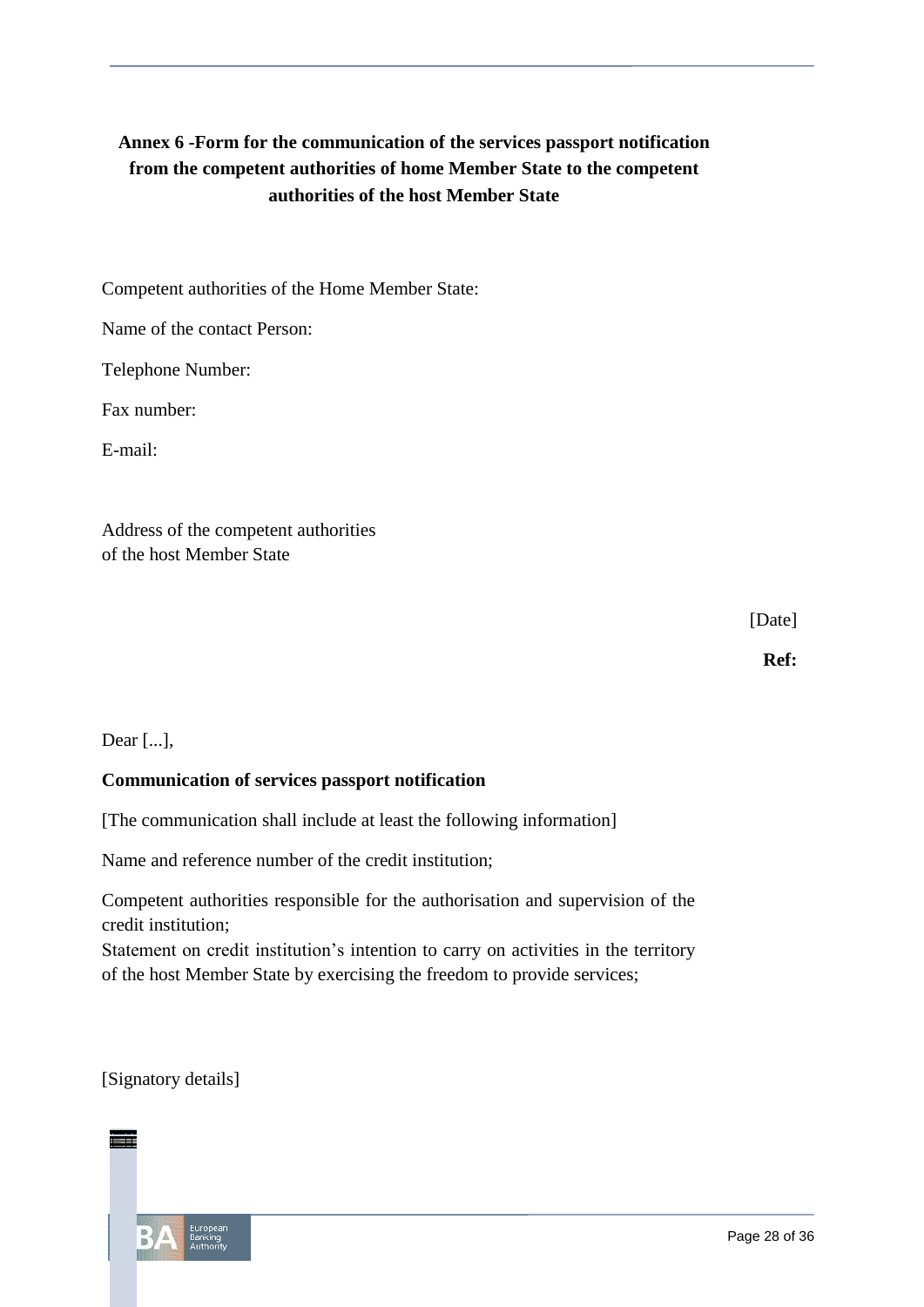# 5. Accompanying documents

## 5.1 Draft Cost- Benefit Analysis / Impact Assessment

#### 5.1.1 Introduction

CEBS Guidelines on Passporting Notifications (August 2009), were developed and agreed by CEBS members and observers recognising the need to cooperate and exchange information to ensure an efficient passport notification process for credit institutions operating in the European Economic Area. While non-binding these Guidelines represent a set of common standards already agreed on. In addition, the national supervisory authorities have gained sufficient experience in the application of the common framework to identify positive aspects as well as drawbacks and elements that could be taken into account and lead to the development of a better regulatory framework. Thus, the draft implementing technical standards build on a large extent on the existing Guidelines.

In order to assess the impact expected from the elements that are being implemented by the ITS, the draft impact assessment was performed based on a questionnaire that was developed and commented by EBA substructures in which all Member States are represented. That questionnaire tried to assess, inter alia, the level of implementation of the existing Guidelines by the national supervisory authorities, as well as the level of compliance of credit institutions with the implemented part of the guidelines.

#### 5.1.2 Procedural issues and stakeholder consultation

While developing the draft implementing technical standards and before the publication of the consultation paper it was felt important to consult competent authorities on the policy options and the approach favoured by the draft ITS, with special focus on i) procedures to be followed from the credit institutions and the competent authorities of the home and host Member States, and ii) on the templates to be used for the purposes of the passporting notifications.

In this context, the draft impact assessment analysis is organised in four main sections:

- Level of implementation of the existing guidelines and compliance (Guidelines on Passport Notifications), with focus on the procedures and templates.
- Current supervisory framework, with focus on the number of notifications received from authorities in their capacity both as home and as host (same information as for the relevant part of the RTS on passport notifications);
- Comparison between current and future framework, with focus on expected changes as a result of the proposed implementing technical standards *only (meaning that any changes resulting from the regulatory technical standards were kept aside for the purposes of this comparison)*;
- Costs and Benefits of the draft ITS, with focus on specific policy options that have been noted as the ones from which main incremental costs and benefits are expected.

The sections below describe in detail the results from the analysis of the submitted responses for all these four areas, while they will be also taken into account for the preparation of the consultation paper on draft technical standards.

#### 5.1.3 Level of implementation and current supervisory framework

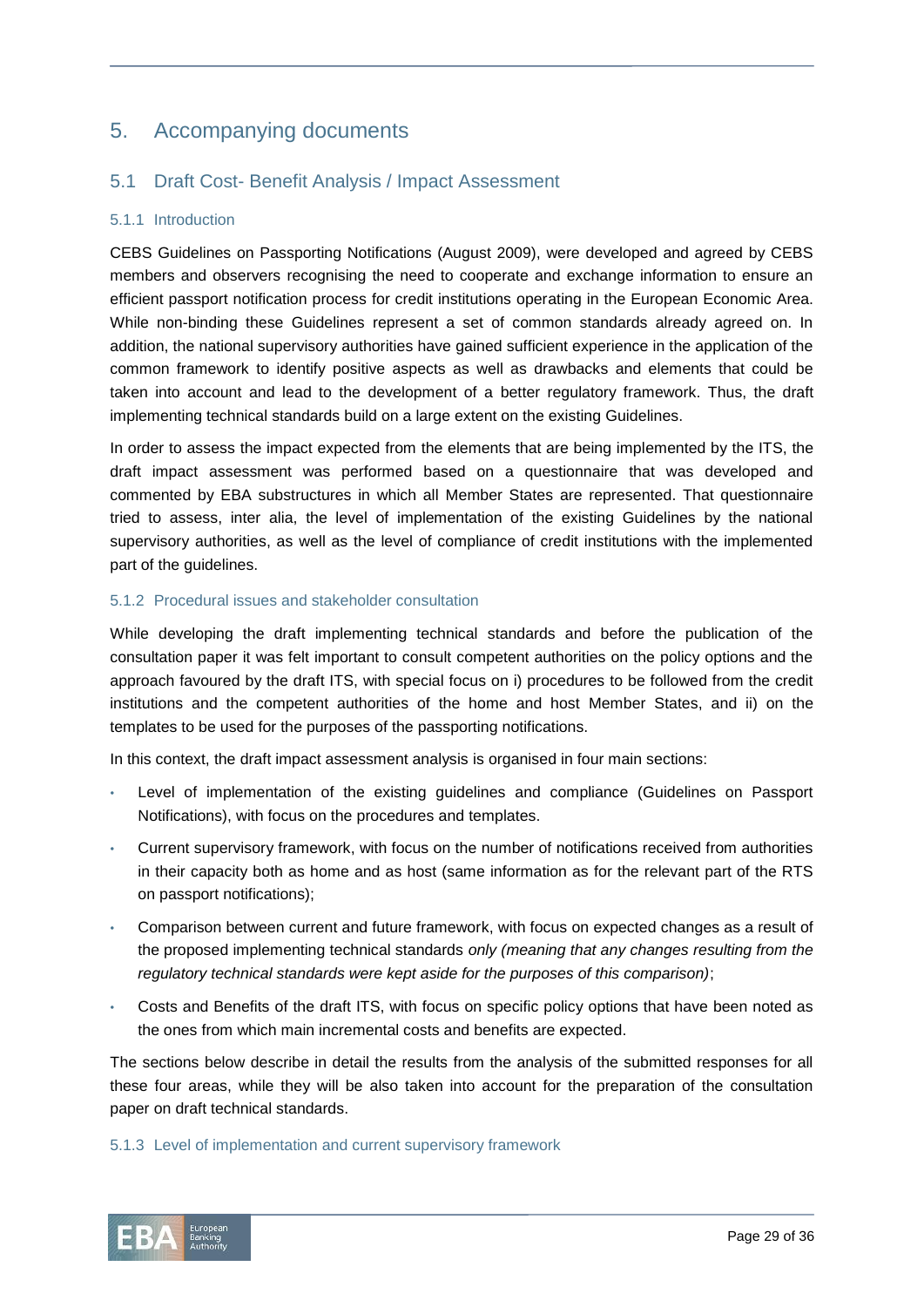From the responses submitted to the impact assessment questionnaire, 85% of them reported 100% level of implementation, while 15% of them reported 75% level of implementation.

#### 5.1.4 Comparison between the current and future supervisory framework

In general, the procedures introduced by the draft implementing technical standards have been assessed as clearer and more efficient for the i) establishment of a branch, ii) changes in the initial branch notification, iii) branch termination, while as similar for the notification for the exercise of the freedom to provide services. For all these cases the templates have been assessed as clearer and more comprehensive. Section 7 provides detailed information on the policy options and solutions given to issues that have been originated as a result of the implementation of the current Guidelines and consideration of possible improvements in the current practices followed.

|                      | <b>Comparison with the Current Supervisory</b><br><b>Framework</b> |                  |  |  |  |  |
|----------------------|--------------------------------------------------------------------|------------------|--|--|--|--|
|                      | <b>Procedure</b>                                                   | <b>Templates</b> |  |  |  |  |
| <b>Establishment</b> | clearer                                                            | clearer          |  |  |  |  |
| <b>Changes</b>       | clearer                                                            | clearer          |  |  |  |  |
| <b>Terminations</b>  | clearer                                                            | clearer          |  |  |  |  |
| <b>Freedom to</b>    |                                                                    |                  |  |  |  |  |
| provide              |                                                                    |                  |  |  |  |  |
| services             | Similar                                                            | clearer          |  |  |  |  |

#### 5.1.5 Problem definition

The main problem that the EBA is called to address is the development of procedures and templates that will be followed/used by the credit institutions and competent authorities of the home and host Member States both for the purposes of the initial passporting notifications – branch establishment and exercise of the freedom to provide services (article 35 and 39) - and for the changes in the initial notifications – only branch establishment (article 36 of CRD IV).

To accomplish this, the EBA took into account that the goal of every BTS is to achieve the maximum possible harmonisation as a mean to reach the objectives of the level playing field, the prevention of regulatory arbitrage opportunities, enhance supervisory convergence and legal clarity. In addition, developing procedures and templates that address identified problems in the current practices is expected to reduce the compliance burden of the credit institutions with the legal framework, and contribute in the efficient and effective cooperation between the supervisory authorities.

#### 5.1.6 Objectives

The impact assessment has been carried out having in mind that the four general objectives of the CRD are met and the negative externalities have been contained<sup>3</sup>. However, for the purpose of the forthcoming analysis three general objectives are more relevant to the specific ITS:

<sup>3</sup> For more information refer to the "Commission Staff Working Paper – Impact Assessment" accompanying the document "Regulation of the European Parliament and the Council Regulation on prudential requirements for the credit institutions and investment firms" [\(http://ec.europa.eu/internal\\_market/bank/docs/regcapital/CRD4\\_reform/IA\\_regulation\\_en.pdf](http://ec.europa.eu/internal_market/bank/docs/regcapital/CRD4_reform/IA_regulation_en.pdf) )

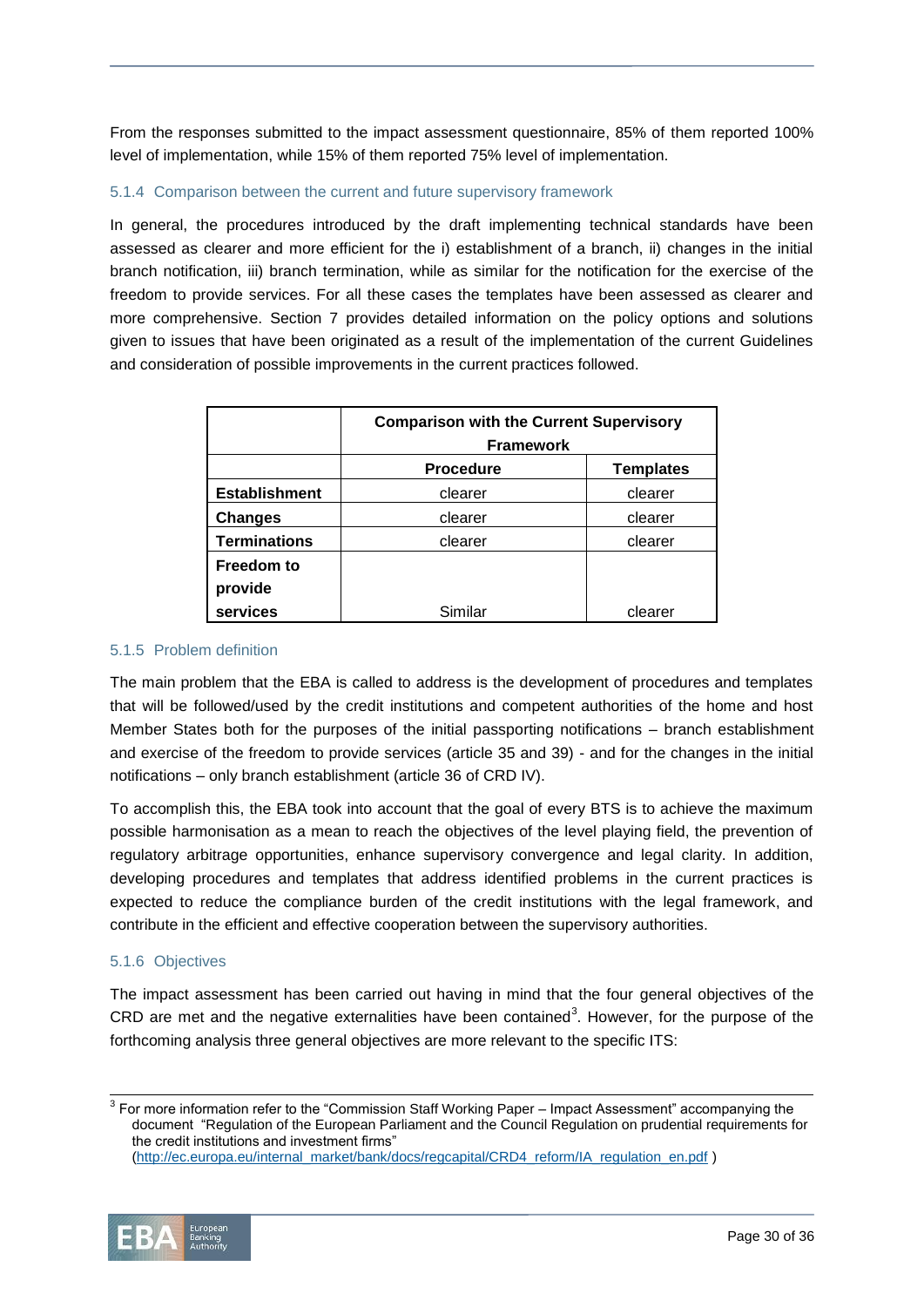- Enhance financial stability (G-1). The ITS provide a framework for a timely and efficient exchange of the relevant information concerning the establishment of a branch or the freedom to provide services, contributing in the stability of credit institutions operating cross-border.
- Enhance safeguarding of depositor interests (G-2). The ITS satisfy this objective by providing a definite procedural framework for the exchange of information concerning the intended activities abroad (including deposit taking), providing a common template of communication that provides more details both in case of initial notification and subsequent changes.
- Ensure international competitiveness of EU banking sector (G-3). The common and standardized set of procedures and templates provided in the ITS will foster the level playing field among credit institutions operating in different jurisdictions, reducing compliance costs and reinforcing their opportunity to expand in a European integrated banking sector.

The operational (specific) objectives that are the most relevant and addressed, implicitly or explicitly, by this impact assessment are the following:

- Prevent regulatory arbitrage opportunities (S-3). In line with the task of building up a Single Rule Book of Supervision at European level, the BTS reduce the chance of national approaches that could result in longer or inconsistent procedures for the handling and transmission of passport notifications from the credit institutions to the home authorities and from the home authorities to the host authorities.
- Enhance legal clarity  $(S-4)$  by including provisions delivering clarity on the roles and responsibilities of credit institutions and home and host authorities in the process to be followed for the purposes of passporting notifications as well as the templates to be used, it is envisaged that costs resulting from the use of inappropriate means of transmission, transmission of incomplete or unclear notifications or late communication of passporting notifications will be significantly reduced.
- Reduce compliance burden (S-5). An harmonized framework of technical standards among national authorities in the EEA will have a beneficial impact of the compliance costs sustained by credit institutions, by reducing the chance of having to comply with different rules or practices at national level;
- Enhance level playing field (S-6). An harmonized framework of technical standards among national authorities in the EEA will foster the chance for credit institutions to offer services crossborder through the establishment of a branch or through the exercise of the freedom to provide services, making the notification procedures rely on a single common mechanism implemented and binding in all jurisdictions;
- Enhance supervisory cooperation and convergence (S-7). The cooperation among home and host authorities will benefit by the introduction of the ITS, so that the exchange of information will converge to a common standard in light of the precise procedures to transmit passport notifications among the competent Authorities and the use of common templates.

#### 5.1.7 Policy options: analysis and comparisons

The current impact assessment study considered the following policy options as being the most relevant for the draft technical standards:

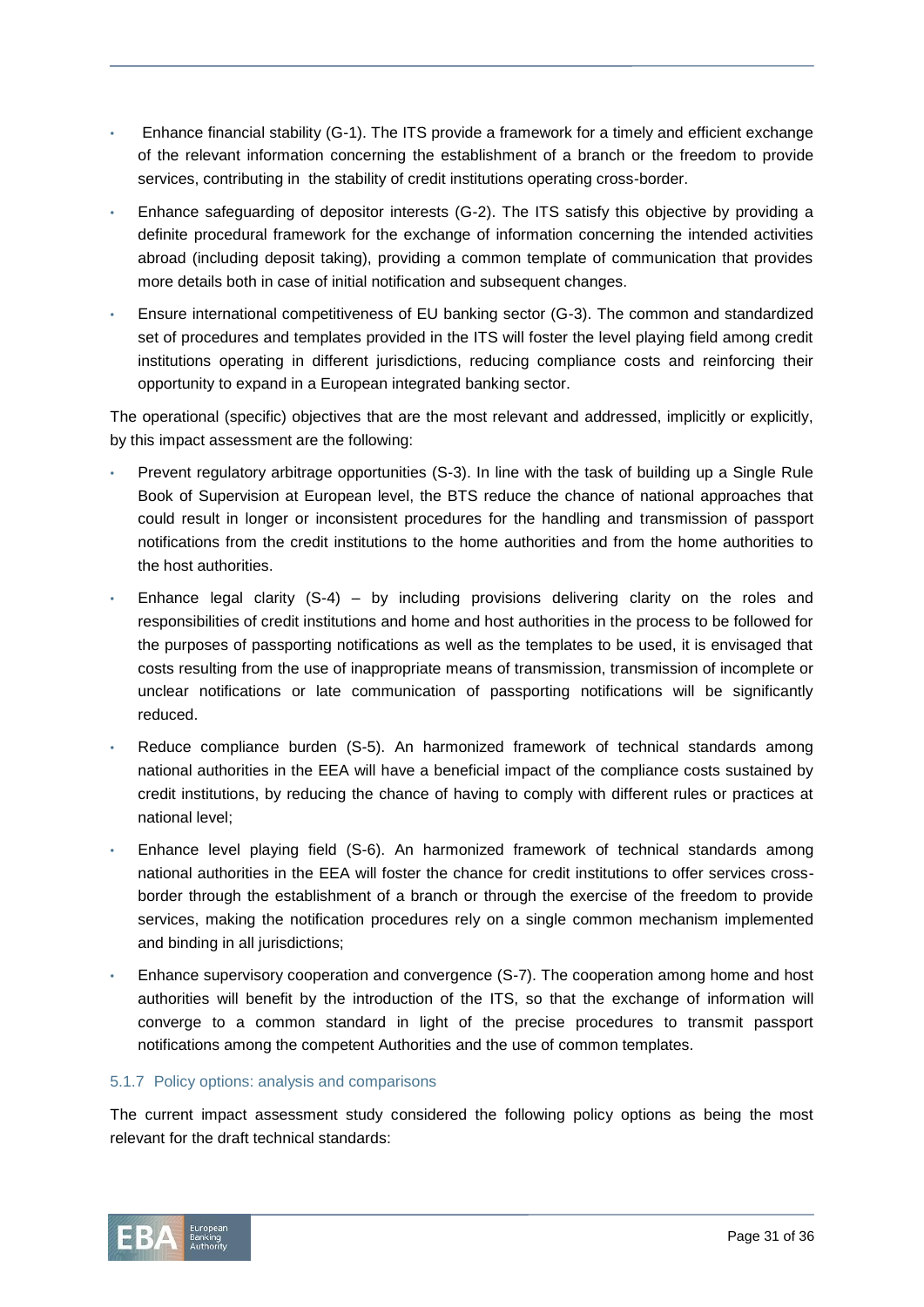- I. Developing the Regulatory Technical Standards based on the Guidelines on Passport Notifications;
- II. Developing the Regulatory Technical Standards from scratch, ignoring the already implemented guidelines.

In addition, the following second-order policy options were identified as the most important ones in terms of resulting incremental costs and benefits. The questionnaire was inviting competent authorities to note the three most important incremental costs and benefits and to identify the policy options from which these costs and benefits resulted.

i) Provisions requiring publication of accepted language(s) for passporting notifications

The ITS on procedure states that the notifications and other communications shall be provided "in the language of the competent authorities of the home Member State and the competent authorities of the host Member State or in any European Union language(s) accepted by the competent authorities of the home Member State and the competent authorities of the host Member State" (article 3 of the ITS on procedure).

Nevertheless, a new requirement has been added since the competent authorities shall have to make publicly available information on accepted languages and means of notification transmission (Article 3 (2) of the ITS on procedures). This provision was inserted aiming to achieve maximum harmonization in arrangements concerning languages and means of notifications among competent Authorities.

ii) Provisions requiring the assessment of accuracy and completeness of passporting notifications from the Competent Authorities of the Home Member State (Article 5 and 11 of the draft ITS)

New article 5 of the ITS on procedures "Assessment of completeness and accuracy of the passporting notification", intends to make sure that the information submitted by the credit institution to the home Authority according to art. 35(2) CRD, as specified in the RTS, is complete and accurate, allowing the home Supervisor to receive all the mandatory elements to conduct an assessment of the request within three months after receiving the notification. At the same time, the right to provide cross-border services is guaranteed to a greater extent to the credit institution, because any additional request of information requested by the host Supervisor will not impact on the validity of the notification by the credit institution nor it will alter the two months deadline provided in Article 36 (1) CRD.

Article 11(1) of the ITS on procedures provides that the "one month period provided in Article 39(2) of the CRD shall start to run on receipt of the notification containing information [according to Article 39(1)] that is assessed to be complete and correct". Under these terms, whenever a credit institution notifies the relevant supervisory authority of its intention to provide a particular activity abroad for the first time, the authority has the opportunity to a) check that the credit institution is authorized to carry out the activity and it actually performs it in the country of origin; b) check the consistency of the notification with the previous notifications of the same kind by the credit institution. Although indirectly, these formal checks and considerations, without posing a limit or a burden to the credit institution and the competent Authorities, may lead to a monitoring of the activities carried out abroad without an establishment and to a beneficial exchange of information among Supervisors to correct inconsistencies. The provision also partially resumes an established practice (under the current Guidelines) to notify changes to the initial notification of free provision of services, although this is not a requirement provided for in the CRD.

iii) Provisions covering the communication of passporting notification (Article 6 of the draft ITS)

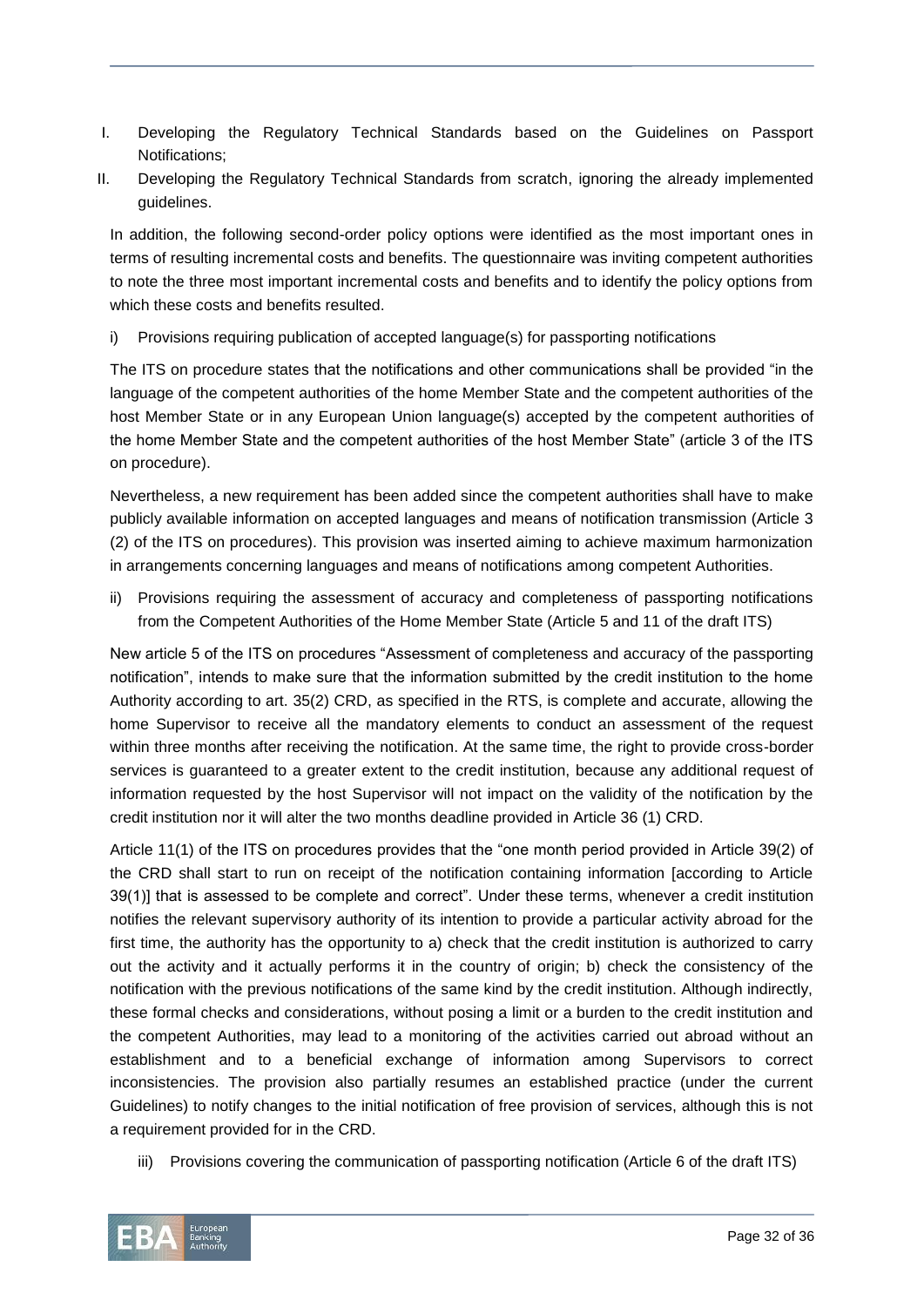Article 3 of the draft ITS on procedure sets out that the notifications and the other communications shall be transmitted by post or by electronic means, if accepted by relevant competent authorities, with acknowledgement of receipt.

The obligation to provide an acknowledgement of receipt in both cases has been added in order to be able to determine the start date of the deadline of two months mentioned in Article 26 (1) of the CRD and 36 (1) of the CRD IV (see more in depth further, at point vi).

iv) Provisions requiring the communication of conditions imposing restrictions in the services/activities of the branch to the CAs of the Home MS (Article 7(2) and Article 9(3) of the draft ITS)

The ITS now specify that the communications of conditions of general good in the host Member state with which the credit institution needs to comply in order to operate, are to be notified in general to the credit institutions only; the communication will be addressed also to the home Authority only in case the conditions represent a restriction to the intended activities abroad, thus reducing the administrative burden among Authorities.

v) Provisions establishing common standard forms and templates

The standard forms and templates have been developed as the "mirror" of the information specified under the draft RTS on passport notifications and the information to be notified, both in case of the initial notification and in case of changes in the initial notification, as required by the level 1 text. Thus it is believed that the templates will stand as a complete source of information on which the credit institutions could rely while preparing the passporting notification, while at the same time would be a useful tool for competent authorities to check completeness and accuracy of the submitted notification.

vi) Start of the two months period provided in Article 36(1) of the CRD.

The experience of the Competent Authorities has revealed th**a**t there is no clarity in the CRD about the date at which the branch may begin the activities in the host Member State. In particular, the institution and the home and the host supervisors may not use the same reference date for the two months period provided for in Article 36 (1), primarily because the date in which the notification is sent to and the date on which the notification is received by the host Authority are not necessarily the same and, secondarily, because the current procedures are not clear on how a possible request of additional information in case of incomplete notification impacts on the two months deadline for the acknowledgement.

To this end, Article 6(2) of the ITS which brings clarity on the start of the two months period referred to in Article 36 (1) of the CRD. In particular, it is stipulated that "the competent Authorities of the home Member state shall inform the credit institution about the onward communication of passporting notification to the competent Authority of the host Member state once the acknowledgement of the receipt, including the date of this receipt, pursuant to Article 3(1)(b), is delivered to the competent authorities of the home Member state".

Under this new regime the credit institution will be able to know with certainty and clarity, the date at which the host Authority has received the notification by the home Authority; that date will be the start of the two months period referred to in Article 36(1) of the CRD.

- 5.1.8 Cost-benefit Analysis
- (1) General assessment

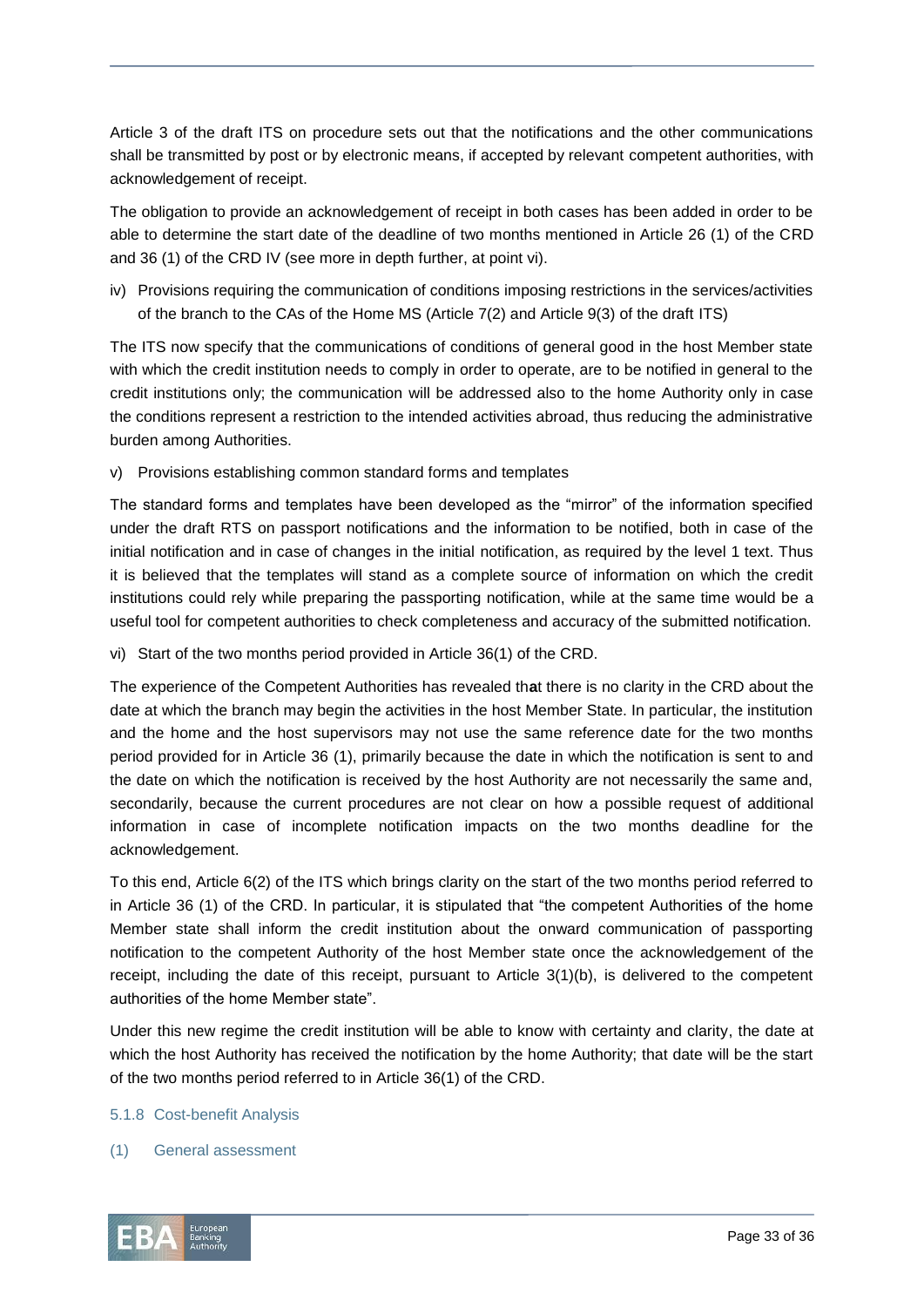In general terms the answers provided by the National Competent Authorities that answered to the IA questionnaire ("the respondents") show that the policy options to be introduced by the ITS on procedures and templates are likely to generates incremental benefits rather than costs for all identified categories of stakeholders (competent authorities, credit institutions, any other stakeholders).

- (2) Benefits
- Competent authorities: The analysis of the answers shows that competent authorities are considered as the stakeholders whom the draft implementing technical standards will affect the most in terms of benefits and costs. In particular, with regards to expected benefits and the main policy options on which benefits are expected, it seems that the provisions covering the establishment of common standard forms and templates is the one expected to generate significant benefits for the competent authorities, while in general benefits identified are linked to the provisions bringing more clarity and standardisation in the procedure to be followed by all directly involved stakeholders (credit institutions, competent authorities). Specific policy options that have been indicated as significant is i) provisions requiring the assessment of accuracy and completeness of passporting notifications from the compete Authorities of the Home Member State (Article 5 and 11 of the draft ITS), ii) provisions covering the communication of passporting notification (Article 6 of the draft ITS)) and iii) provisions requiring the communication of conditions imposing restrictions in the services/activities of the branch from the competent authorities of the host member state to the competent authorities of the home member state (Article 7(2) and Article 9(3)); it should be noted that the latter even though it was not frequently mentioned in terms of generating benefits, it was also not considered as generating costs.
- Credit institutions: The analysis of the responses shows that in the opinion of the competent authorities, credit institutions will not be particularly affected, overall, by the proposed implementing technical standards, even though both benefits and costs are expected. In general benefits are associated to more clarity in the process to be followed, as well as to the use of common forms and templates. It is also noted that answers indicated resulting benefits without linking them to any of the indentified policy options, but rather to the overall implementation of the draft implementing technical standards. Specific policy options from which benefits for the credit institutions are expected are i) provisions requiring publication of accepted language(s) for the purposes of passporting notifications, ii) provisions requiring publication of accepted language(s), and iii) provisions requiring the assessment of accuracy and completeness of passporting notifications from the compete authorities of the home MS (Article 5 and 11 of the draft ITS).
- Other stakeholders (investors, depositors, etc.): In general the analysis of the responses indicates that competent authorities do not expect the new regulation (ITS on procedures and templates) to produce significant benefits for stakeholders other than credit institutions and competent authorities themselves. The incremental benefits that have been mostly mentioned is clearer and more efficient procedures and enhanced transparency in roles, responsibilities, means and languages of communication. The specific policy options that have mostly mentioned are i) provisions requiring publication of accepted language(s) for passporting notifications, ii) provisions establishing common standard forms and templates, and iii) provisions requiring the communication of conditions imposing restrictions in the services/activities of the branch to the CAs of the Home MS (Article 7(2) and Article 9(3) of the draft ITS).

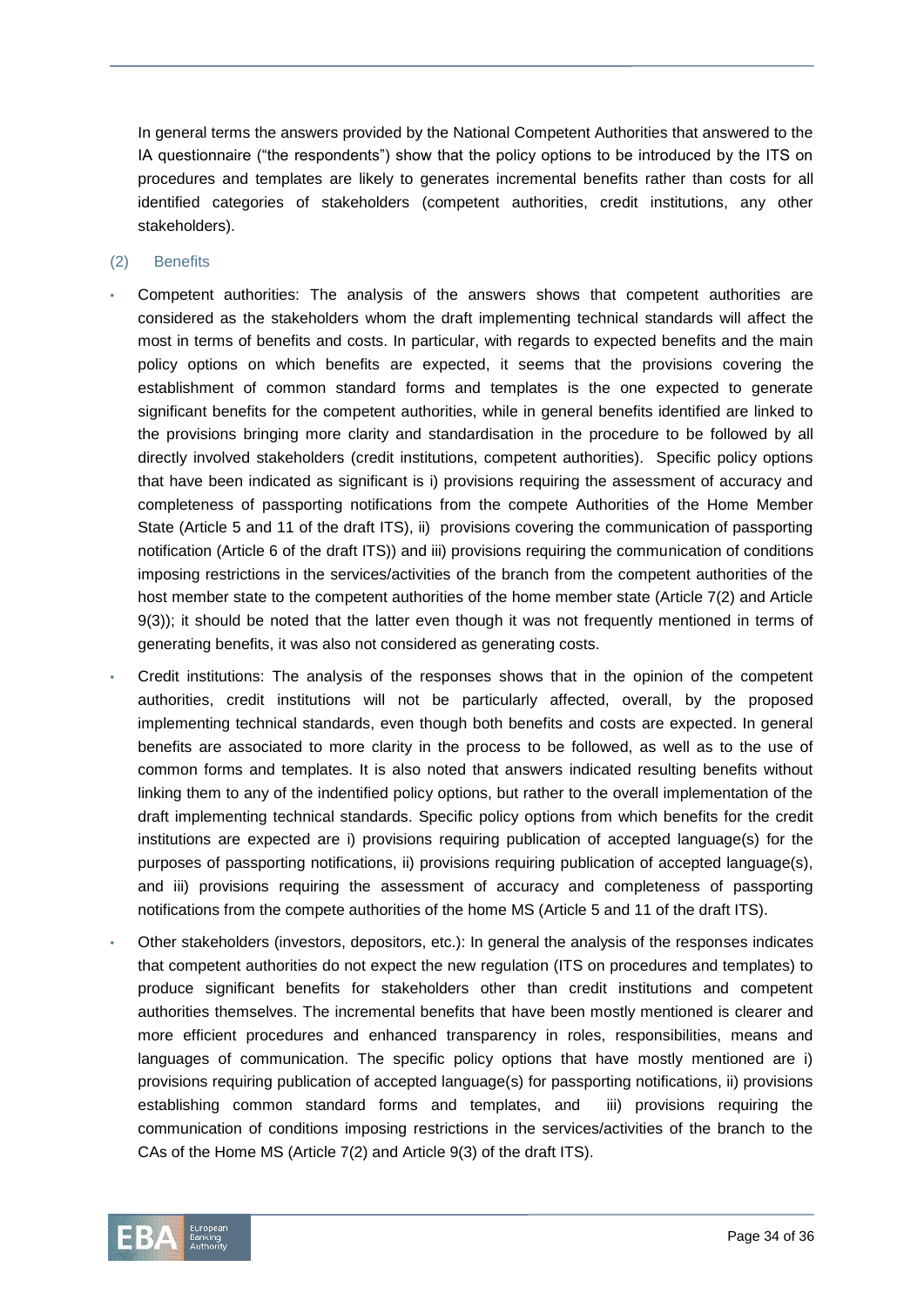#### (3) Costs

- Competent authorities: In general the impact assessment analysis shows that in the opinion of the respondents the new regulation (ITS on procedures and templates) is not expected to generate significant incremental costs for the competent authorities., However the main cost that was mostly mentioned is the need of competent authorities and their staff to adapt to the new procedures that will be introduced by the implementing technical standards. Specific policy options on which costs for the competent authorities are expected are i) provisions requiring the assessment of accuracy and completeness of passporting notifications from the competent authorities of the home Member State (Article 5 and 11 of the draft ITS) ii) provisions requiring publication of accepted language(s) for passporting notifications, and iii) provisions requiring the communication of conditions imposing restrictions in the services/activities of the branch to the CAs of the Home MS (Article 7(2) and Article 9(3)), it is also noted provisions establishing common standard forms and templates) was not generally considered as a possible source of incremental costs.
- Credit institutions: Incremental costs are in general associated with a more detailed process to be followed for the passport notifications, as well as with more detailed templates. Main policy options from which costs are expected for the credit institutions are i) provisions establishing common standard forms and templates, and ii) provisions requiring publication of accepted language(s) for passporting notifications, even though it is expected that it is the requirement to submit passporting notifications on the specified languages, rather than the publication of the accepted languages that generates costs for the credit institutions,.
- Other stakeholders: None of the options considered is mentioned by the competent authorities as a source of incremental costs for the other stakeholders.